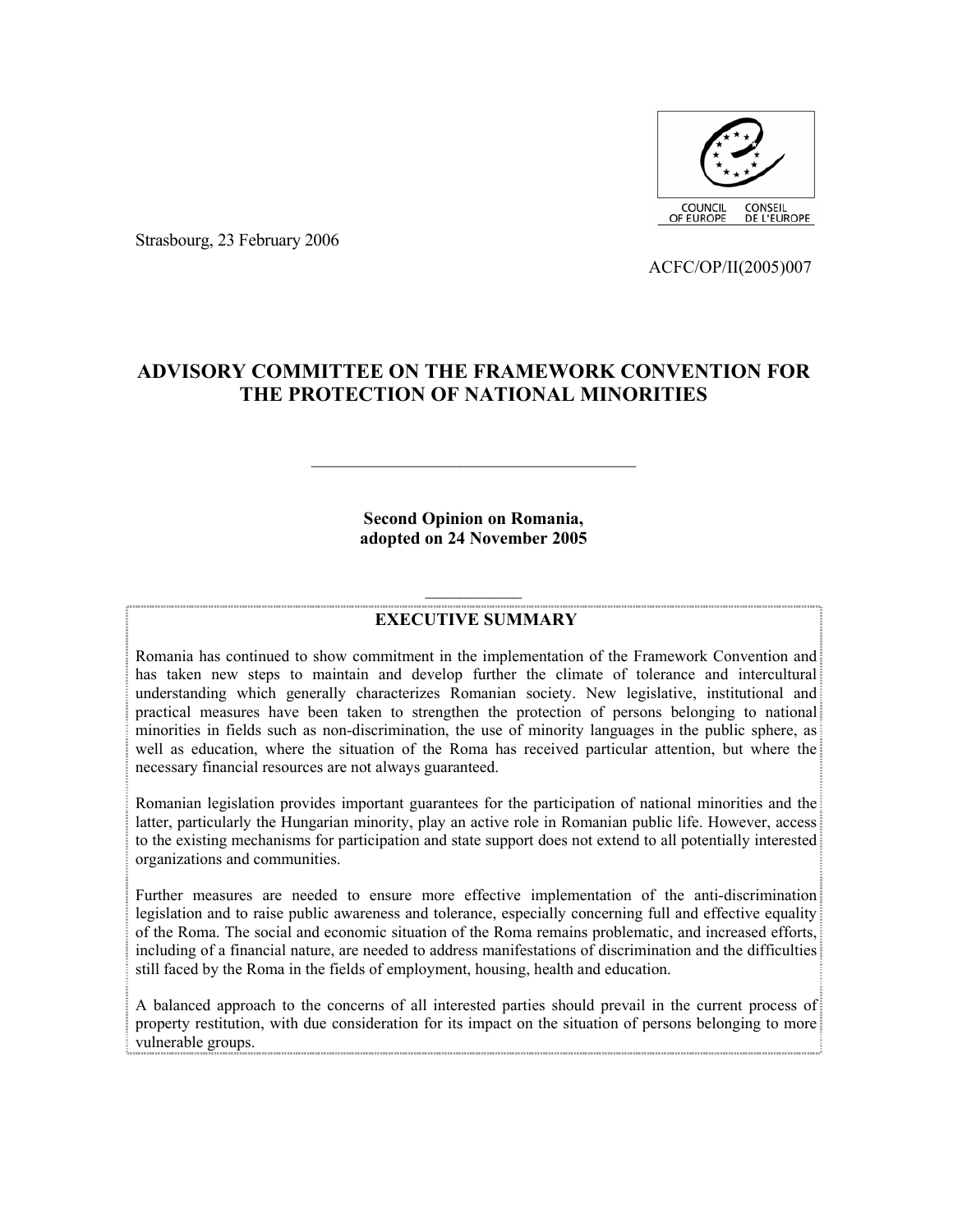# **TABLE OF CONTENTS**

| L                                                                                         |    |
|-------------------------------------------------------------------------------------------|----|
|                                                                                           |    |
|                                                                                           |    |
|                                                                                           |    |
| Preservation and development of the culture and identity of persons belonging to national |    |
| minorities.                                                                               |    |
|                                                                                           |    |
|                                                                                           |    |
|                                                                                           |    |
|                                                                                           |    |
| Н.                                                                                        |    |
|                                                                                           |    |
|                                                                                           |    |
|                                                                                           |    |
|                                                                                           |    |
|                                                                                           |    |
|                                                                                           |    |
|                                                                                           |    |
|                                                                                           |    |
|                                                                                           |    |
|                                                                                           |    |
|                                                                                           |    |
| Ш                                                                                         |    |
|                                                                                           |    |
|                                                                                           |    |
|                                                                                           | 37 |
|                                                                                           |    |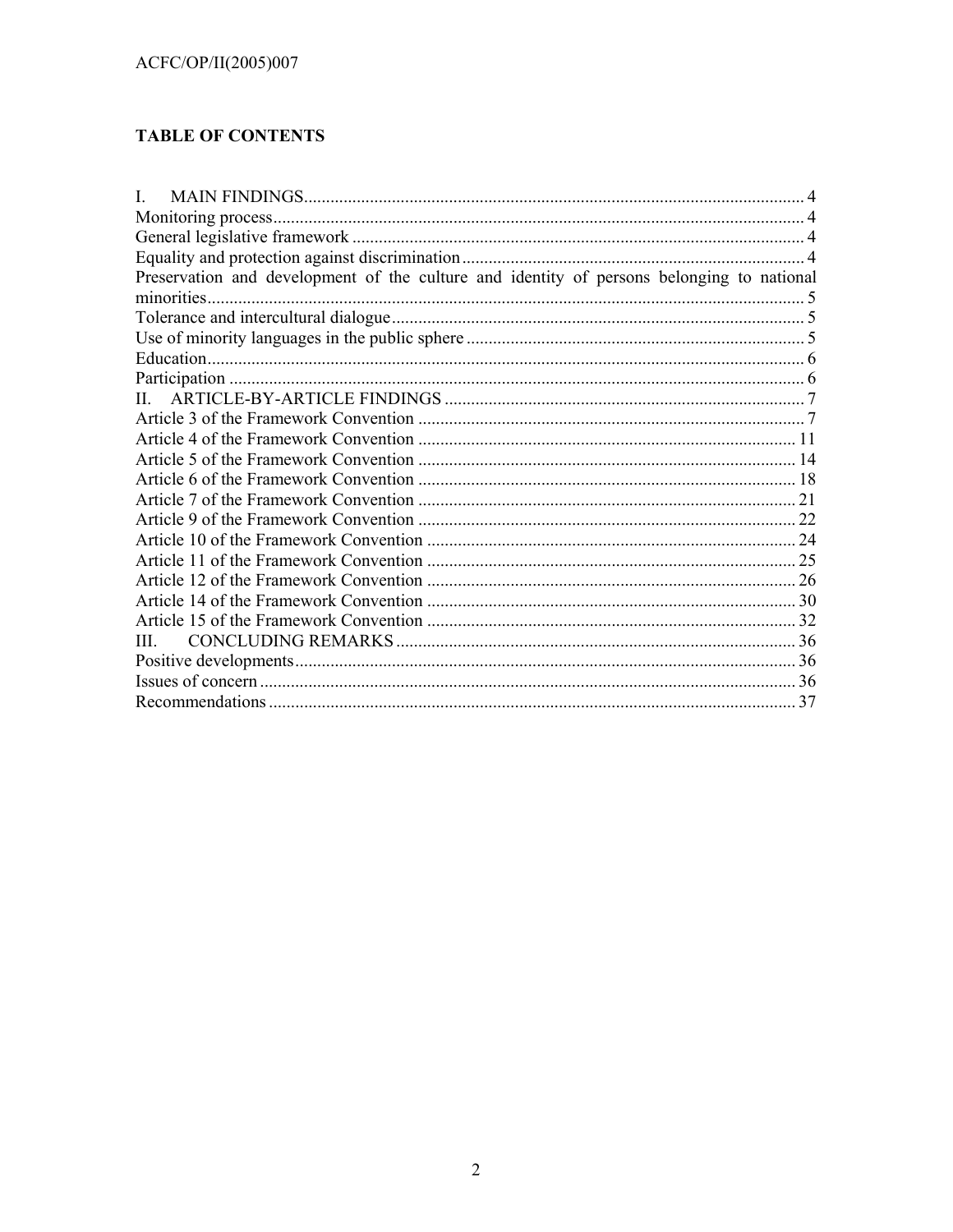# **ADVISORY COMMITTEE ON THE FRAMEWORK CONVENTION FOR THE PROTECTION OF NATIONAL MINORITIES**

### **SECOND OPINION ON ROMANIA**

1. The Advisory Committee adopted the present Opinion on 24 November 2005 in accordance with Article 26 (1) of the Framework Convention and Rule 23 of Resolution (97) 10 of the Committee of Ministers. The findings are based on information contained in the State Report (hereinafter the Report), received on 6 June 2005, and other written sources and on information obtained by the Advisory Committee from governmental and non-governmental contacts during its visit to Bucharest and Braşov from 3 to 7 October 2005.

2. Section I below contains the Advisory Committee's main findings on key issues pertaining to the implementation of the Framework Convention in Romania. These findings reflect the more detailed article-by-article findings contained in Section II, which covers those provisions of the Framework Convention on which the Advisory Committee has substantive issues to raise.

3. Both sections make extensive reference to the follow-up given to the findings of the first cycle of monitoring of the Framework Convention, contained in the Advisory Committee's first Opinion on Romania, adopted on 6 April 2001, and in the Committee of Ministers' corresponding Resolution, adopted on 13 March 2002.

4. The concluding remarks, contained in Section III, could serve as the basis for the Committee of Ministers' forthcoming conclusions and recommendations on Romania.

5. The Advisory Committee looks forward to continuing its dialogue with the authorities of Romania as well as with representatives of national minorities and others involved in the implementation of the Framework Convention. In order to promote an inclusive and transparent process, the Advisory Committee strongly encourages the authorities to make the present Opinion public upon its receipt.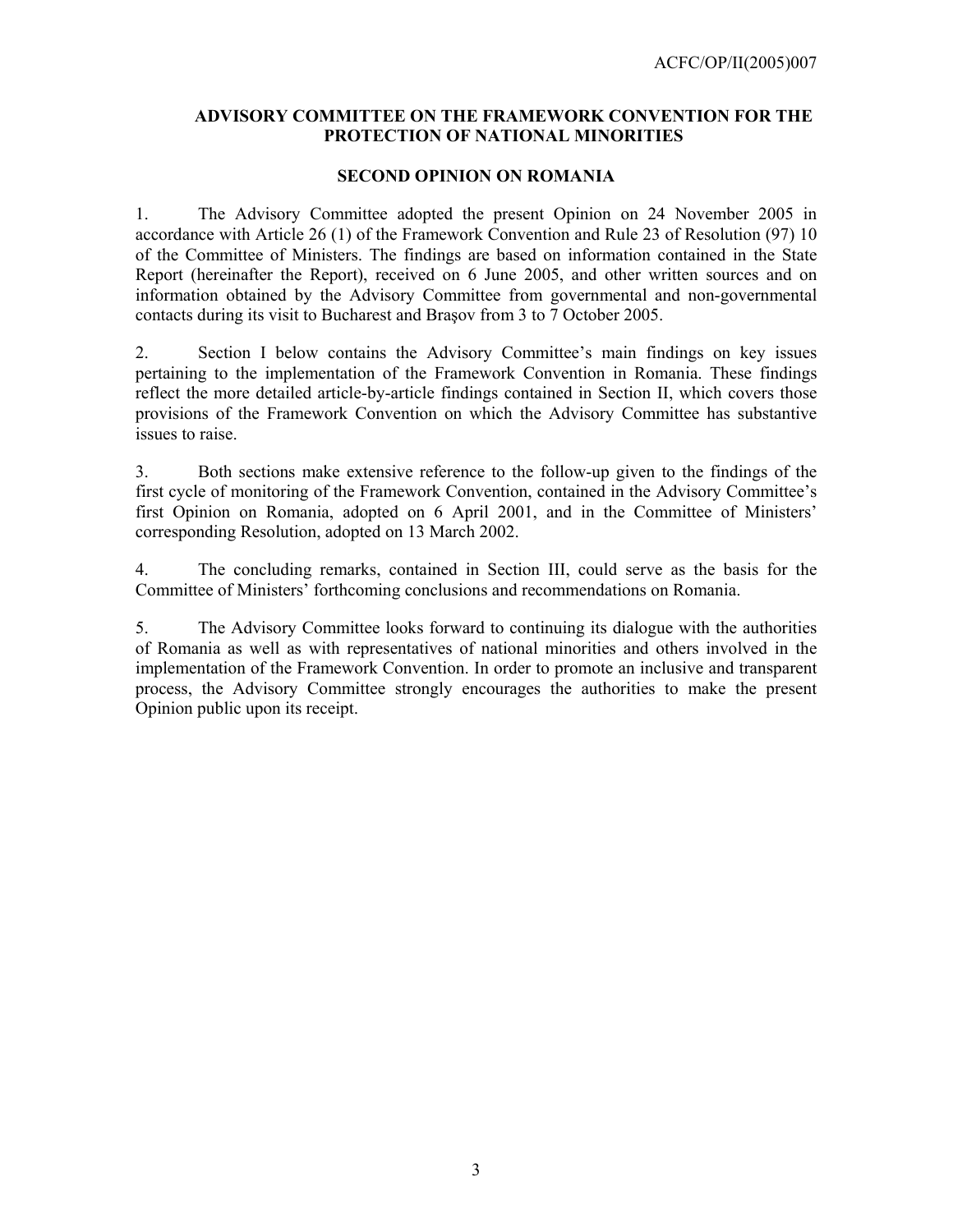# **I. MAIN FINDINGS**

### **Monitoring process**

6. Romania has pursued a constructive approach to the monitoring procedure of the Framework Convention and also organised a follow-up seminar following the adoption of the first Opinion of the Advisory Committee. The Advisory Committee wishes to underline the constructive and transparent approach of the various public authorities it met in the context of the second cycle of monitoring. It notes with satisfaction the considerable progress recorded in Romania since its first visit in terms of the professionalism and openness of the authorities. However, with regard to consultations with national minorities prior to the transmission of the second State Report, the Advisory Committee regrets that minority representatives did not have sufficient opportunity to influence effectively the State Report. The Framework Convention is nevertheless well known among minorities, public authorities and non-governmental organisations. A number of non-governmental organisations work in Romania in the field of minority protection and contribute considerably to its development.

# **General legislative framework**

7. The Advisory Committee welcomes the commitment shown by the Romanian authorities in the implementation of the Framework Convention and the numerous legal and institutional measures taken since the adoption of the first Opinion of the Advisory Committee.

8. A major issue at present is the Draft Law on the Status of National Minorities, currently under examination in the Parliament. There is general consensus among the minorities represented in the Council of National Minorities that a comprehensive law is necessary in order to guarantee the continued respect for the rights of persons belonging to national minorities in Romania. While recognising the importance of this goal, the Advisory Committee urges the authorities to ensure that such legislation is in line with the open and flexible approach advocated by the Advisory Committee and that it respects the need for democratic pluralism among minorities. An assessment of all the effects of the implementation of the envisaged law still needs to be carried out.

# **Equality and protection against discrimination**

9. The Advisory Committee notes with satisfaction the positive measures taken by the Romanian authorities in order to promote full and effective equality in various fields between persons belonging to national minorities and the majority. It notes *inter alia* the system of reserved places introduced to encourage access of Roma to high school and university education, as well as the measures taken to support the public use of minority languages as well as the system of representation of national minorities in Parliament. Notwithstanding the legislative and institutional measures taken in the field of non-discrimination, there are only rare cases of application of the non-discrimination legislation. Further training and awareness-raising measures in the legal profession and the general public, as well as efforts to address the issue of the independence and resources of the National Council for the Fight against Discrimination, are among the ways to follow-up on these concerns.

10. In spite of the numerous measures taken to improve their situation, most of the Roma continue to be set apart from the rest of the population by considerable disparities. While the first results start to be visible, in particular in education, the impact of these measures remains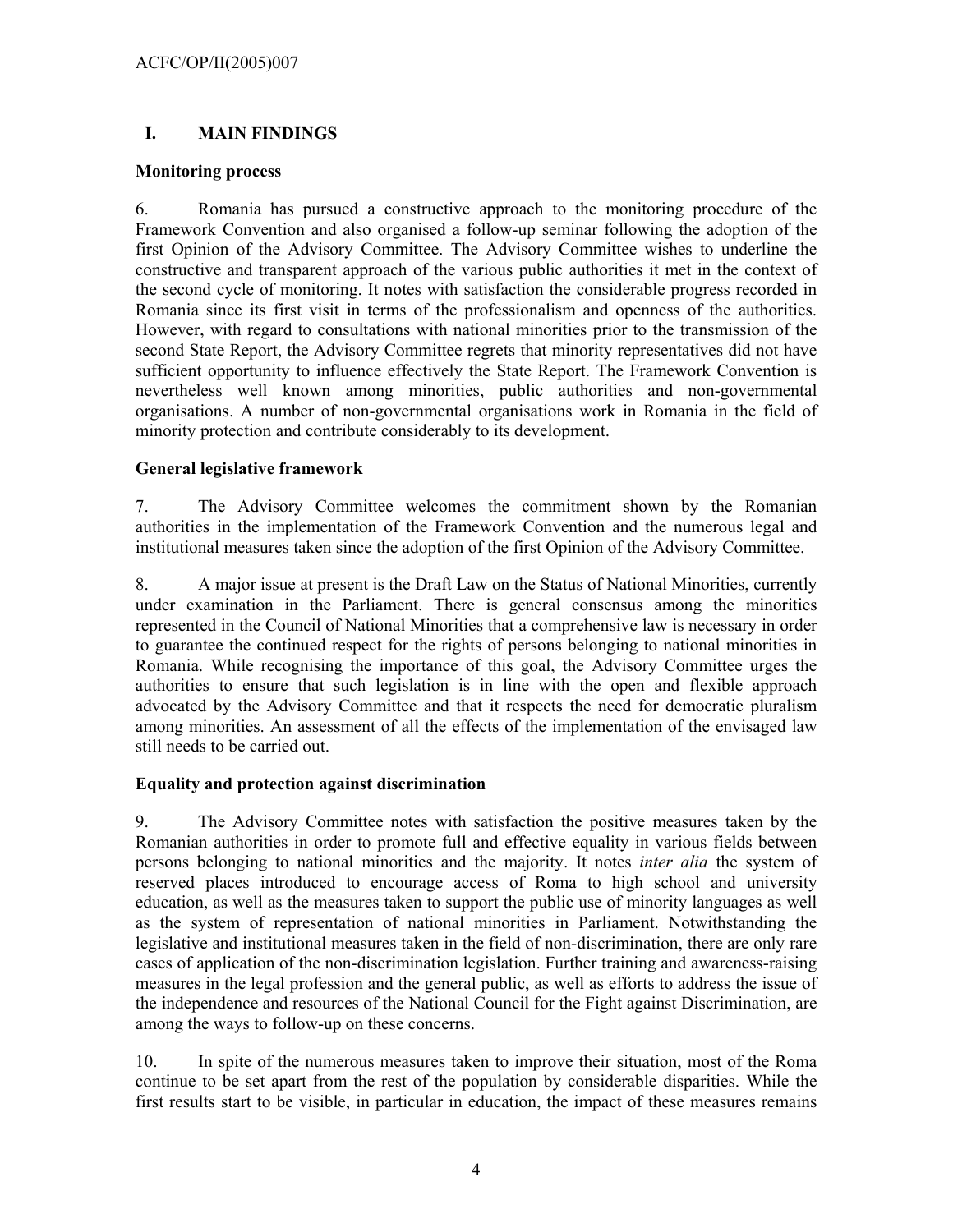on the whole limited, and the Roma continue to face serious difficulties, such as discrimination in most key areas, including employment, housing and health.

# **Preservation and development of the culture and identity of persons belonging to national minorities**

11. Romania has made laudable efforts to support the preservation and development of the identity and culture of persons belonging to national minorities. However, most support is channelled by the Department for Interethnic Relations, through the Council for National Minorities, to organisations represented in this Council, leaving numerically smaller minorities and organisations not represented in the Council for National Minorities at a disadvantage.

12. Recently, more resolute measures have been taken to accelerate the restitution process of church property and possessions that formerly belonged to ethnic communities. However, no assessment has been made of the impact of this process on persons belonging to different minorities and the Roma in particular.

# **Tolerance and intercultural dialogue**

13. The Advisory Committee notes the existence in Romania of a social climate conducive to dialogue and multicultural understanding between national minorities and the majority. Penal legislation has been amended recently to better address ethnically or racially motivated crimes. In other fields, such as education and the media, there is still room for better inclusion of aspects related to the history and culture of national minorities, for instance by reviewing the content of curricula and textbooks intended for the majority, and by allocating better time-slots to minority programmes of interest for a larger audience.

14. Although improvements have been recorded in the way the media cover minority related issues, certain newspapers still publish articles reflecting prejudices against the Roma, in particular at the local level. Moreover, there are isolated instances of politicians expressing hostile views with regard to the Roma, and such statements are at times echoed by the media. Also, in spite of substantial improvements in police conduct as a result of specific training and awareness-raising measures, cases of abusive behaviour and hostile attitudes towards the Roma, even violence in some instances, continue to be reported and require more effective and impartial investigation.

# **Use of minority languages in the public sphere**

15. For several years, Romania has made notable progress at the legislative and practical level with regard to the use of minority languages in the public sphere. Persons belonging to national minorities can now use their mother tongue in their relations with local public authorities and their languages can also be used in local topographical indications**.** While noting that some difficulties have been reported, the Advisory Committee welcomes the efforts made in Romania to ensure effective implementation of the relevant constitutional and legal provisions. In addition, the Advisory Committee notes that, according to the revised Constitution, persons belonging to national minorities have the right to use their mother tongue in courts, and that this possibility is no longer restricted to penal courts only.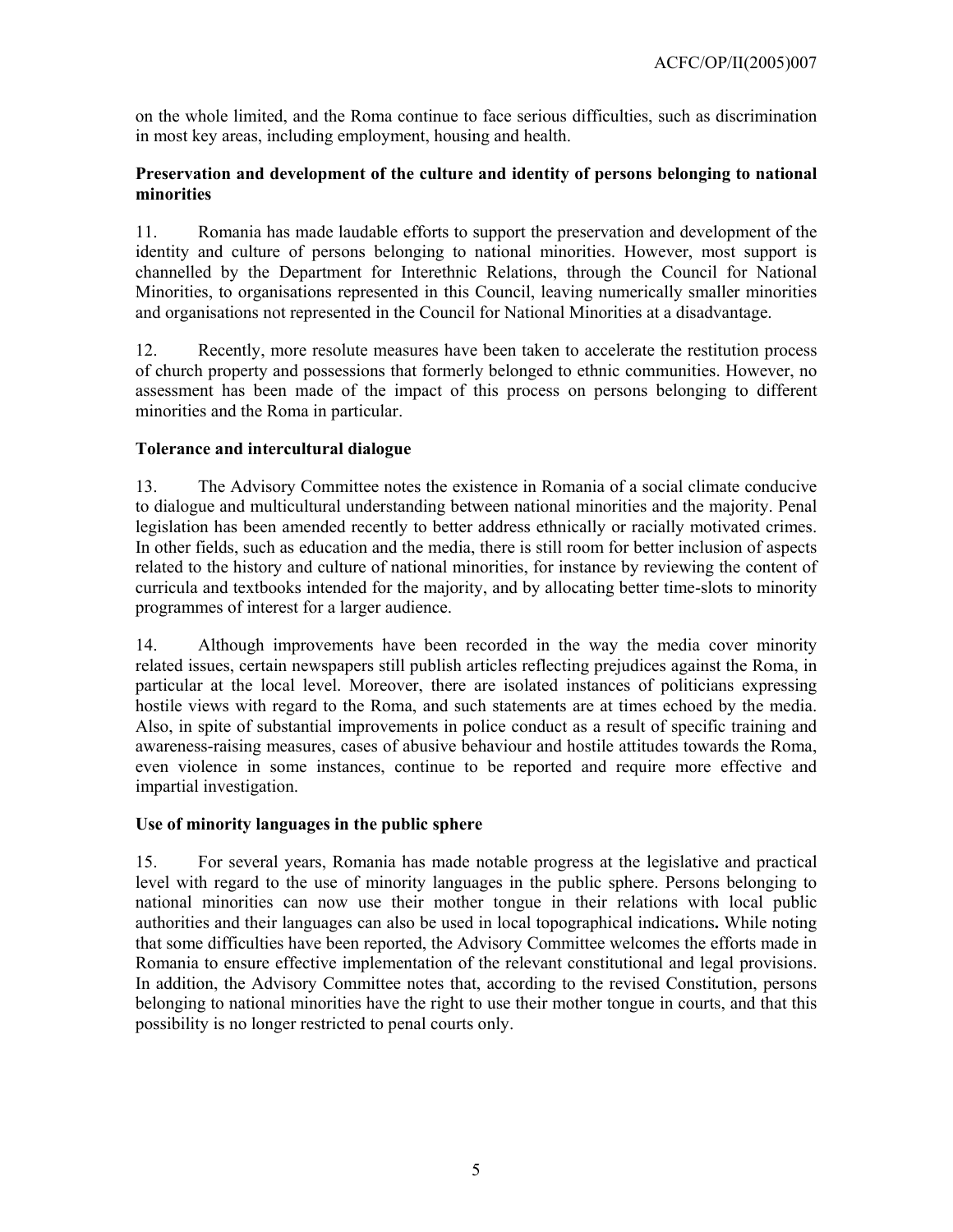# **Education**

16. The Romanian authorities have continued to pay particular attention to the conditions necessary to ensure equal access to education for persons belonging to national minorities as well as to implement effectively their right to learn their mother tongue or to receive instruction in this language. However, these efforts take place within a context where the budget allocated to education is very low, which has sometimes meant that many of the efforts are completely dependent upon funding from international donors.

17. Shortcomings however persist in this area, in particular for numerically smaller minorities, and it is to be hoped that the new decentralized system of financing education will make it possible to better meet the existing needs.

18. Specific measures have been taken to promote equal access of the Roma to education at all levels, to reduce absenteeism and the school drop-out rate and to improve the educational performance of Roma students. Particular efforts have also been made to prepare adequate teaching material and to train the teaching staff necessary to ensure that these children can study elements of the history and culture of their community and learn their language. This being said, the educational situation of the Roma remains a challenge for the authorities, as absenteeism and school failure still exist, and occasional cases of Roma children isolation in the school system have been reported.

# **Participation**

19. Romanian legislation provides considerable guarantees for the participation of persons belonging to national minorities in public life, including, in particular, representation in Parliament guaranteed by law. The Hungarian minority has a strong presence in Romanian public life, currently participating in the Government and influencing considerably the State's policy of minority protection. More recently other national minorities are also in a position to participate more effectively in political debates. Progress is not as clear with regard to the participation of the Roma in Parliament, although improvements are recorded at local level through Roma elected councillors and consultative structures and positions introduced for the Roma in fields such as education and health. National minorities, especially numerically smaller ones, continue to be under-represented in certain sectors of public administration, such as justice and police.

20. The Advisory Committee finds that the authorities have a dialogue with national minorities exclusively through the organisations represented in the Council of National Minorities. Moreover, since these organisations are at the same time those represented in Parliament and often through the same person, this dialogue may be strongly politicised. The Advisory Committee considers that a more inclusive approach should be pursued, as the current arrangements may also be detrimental to the maintenance of pluralism within the various communities. The current approach also poses problems at local level as reflected in the electoral legislation in force as well as in the Draft Law on the Status of National Minorities.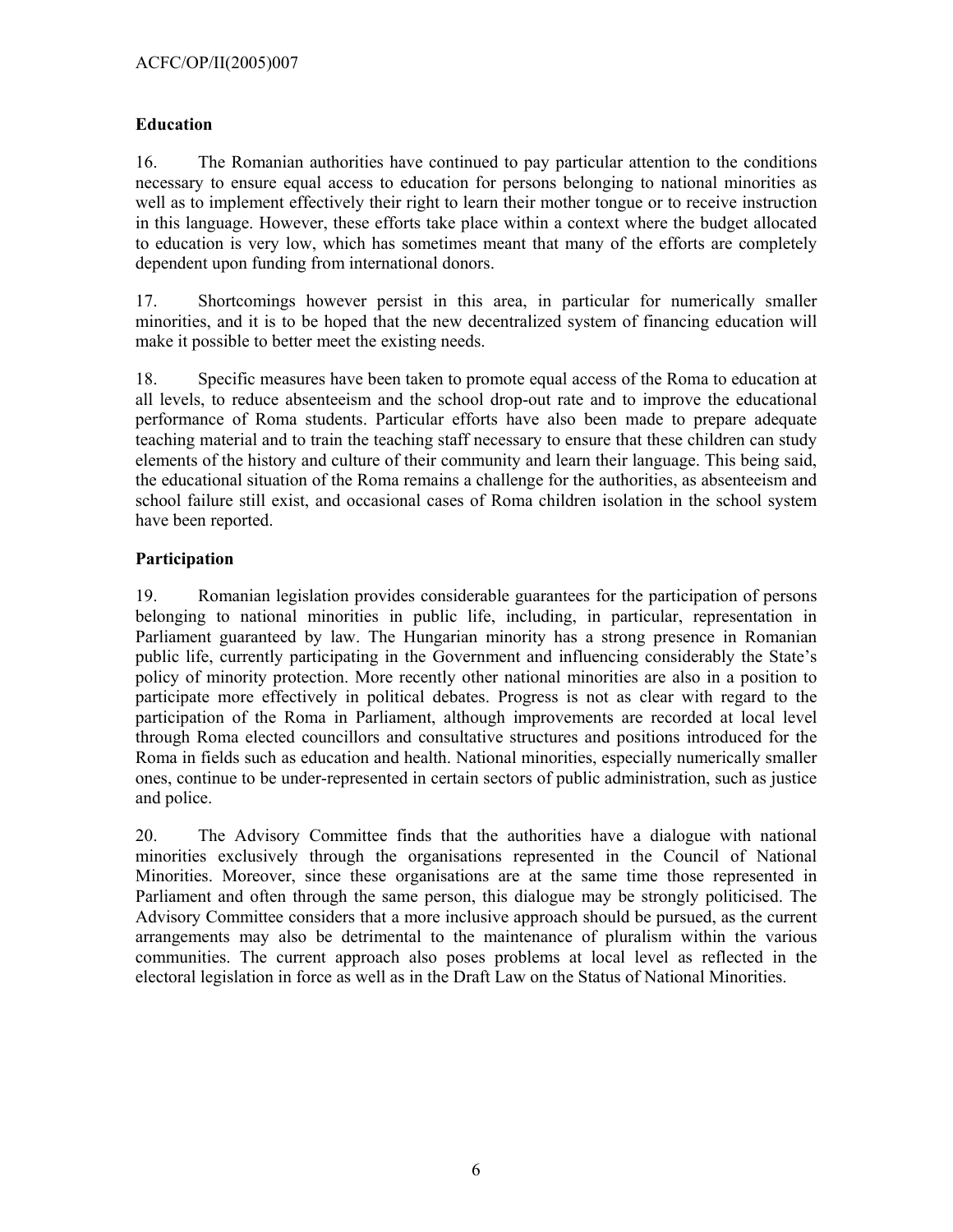# **II. ARTICLE-BY-ARTICLE FINDINGS**

# **Article 3 of the Framework Convention**

#### **Scope of application of the Framework Convention**

### *Findings of the first cycle*

21. In its first Opinion on Romania, the Advisory Committee encouraged the authorities to consider the possibility of including other groups in the application of the Framework Convention, adopting, where appropriate, an article-by-article approach, and consulting those concerned. The authorities were encouraged in particular to involve representatives of the Csangos in their consideration of this matter.

#### *Current situation*

### a) Positive developments

22. The Advisory Committee welcomes the fact that, as indicated in the State Report, the scope of the Framework Convention has been extended in Romania to cover two other groups of persons considered as national minorities - the Macedonians and the Ruthenians, now represented in Parliament and in the Council of National Minorities. The following 20 national minorities are represented in the Council of National Minorities: Albanians, Armenians, Bulgarians, Croats, Germans, Greeks, Hungarians, Italians, Jews, Poles, Roma, Russian-Lippovans, Serbs, Slovaks and Czechs (represented by a single organisation), Tatars, Turks, Ukrainians, Macedonians and Ruthenians.

23. Much discussion has recently taken place in Romania on the definition of "national minority" and the access to the protection afforded as a result of acquiring that status, particularly in the context of the debate on a Draft Law on the Status of National Minorities. Minorities hope that, with this law, a number of clarifications will be forthcoming, offering a suitable response to more recent socio-demographic trends and formalising in law the official approach in this field. The Advisory Committee believes that these are essential issues for framing a coherent and stable policy for the protection of minorities and notes that there is a consensus in the circles concerned on the need for greater clarity in this regard.

b) Outstanding issues

 $\overline{a}$ 

24. Nonetheless, the Advisory Committee notes that persons belonging to other groups, the Hungarian Csangos and the Aromanians in particular, have expressed an interest in the measures taken by the State to protect national minorities and therefore in the protection afforded by the Framework Convention. The Advisory Committee is under the impression that even though discussion on these matters has taken place within the communities in question and in academic circles, there has only been limited dialogue between the authorities and the representatives of those concerned, and a clear official response is still awaited.

25. This primarily concerns the Hungarian Csangos<sup>1</sup>, who informed the Advisory Committee of their wish to receive support from the State for their efforts to preserve their linguistic identity and their artistic, cultural and religious traditions. The Advisory Committee

<sup>&</sup>lt;sup>1</sup>According to the official results of the last population census 1,226 individuals identified themselves as Csangos. In the documentation provided to the Advisory Committee by this group, the term used is Hungarian Csangos.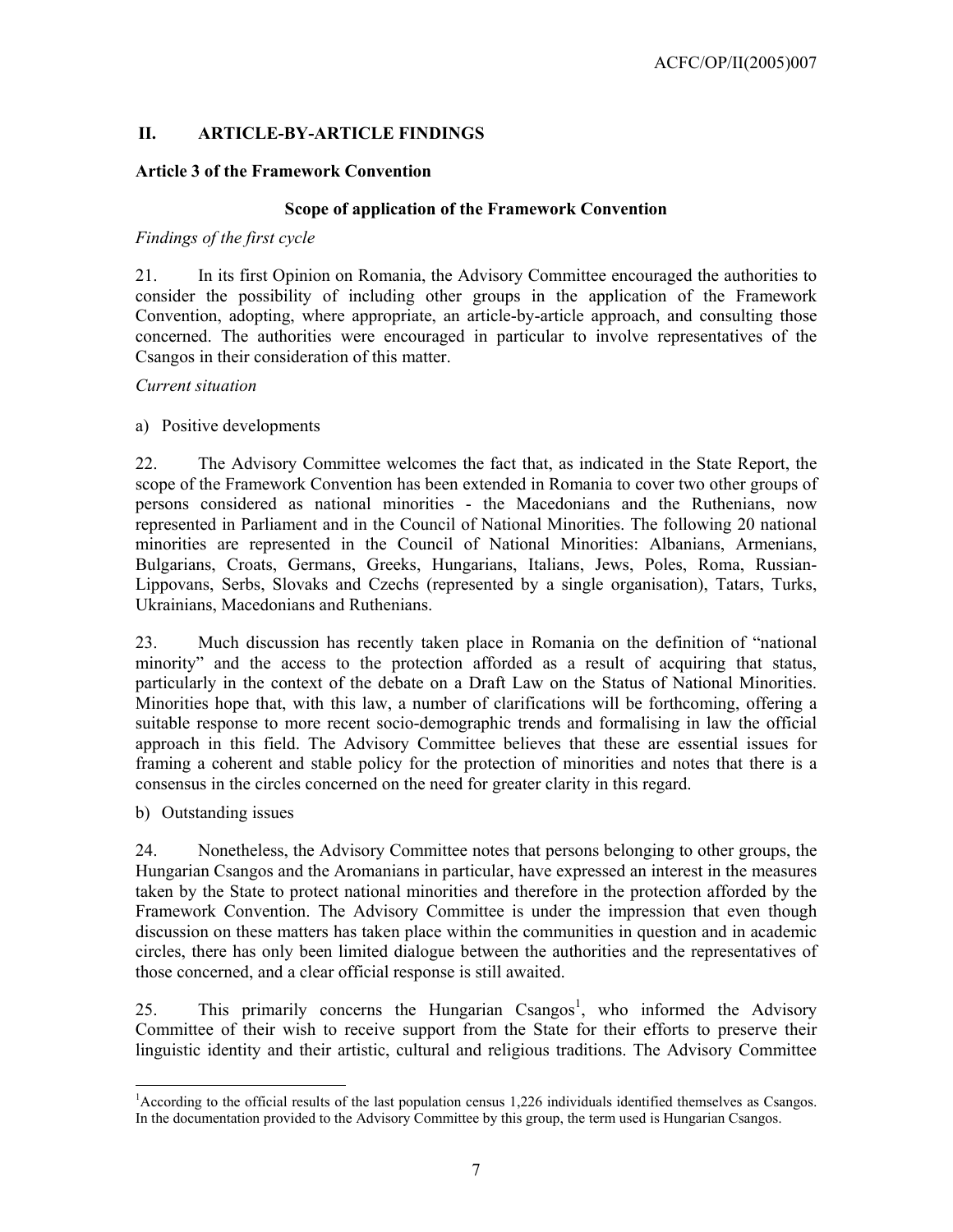$\overline{a}$ 

notes that there are diverging opinions within the Csango community, some of whom consider that while their religion (Catholic) differentiates them from the majority population, they are nevertheless not a separate ethnic group. The Advisory Committee takes note of the demand formulated by those within the Csango community who, considering themselves a distinct group, wish to benefit from State support in areas relevant to the preservation of their identity, including the use of their languages in the context of religious ceremonies. The authorities seem to privilege the view that Csangos form a separate religious group within the majority population but do not have a distinct ethnic identity. However, the Advisory Committee notes that, in practice, members of this community have for several years been able to study Hungarian in public schools and that the number of pupils concerned has increased (from 32 in 2001/2002 to 725 in 2005/2006).

26. The Advisory Committee also notes that in April 2005, an association of Aromanians officially asked the authorities to recognise them as a national minority. Diverging views have also been noted within this community as to the existence of a separate Aromanian language and identity, and therefore whether such recognition is necessary. A part of this community believe that the Aromanians use a dialect of Romanian and represent a sub-group of the Romanian people, which is also the approach adopted by the authorities. It is noted in this context that, in processing the results of the latest population census (held in March 2002), the National Institute for Statistics included those who identified themselves as Aromanians in the figures for Romanians (see also the observations in paragraph 38 below).

27. To date, Romania does not have a list of officially recognised national minorities nor a specific procedure for recognising ethnic communities as national minorities. Nonetheless, the groups taken into account and consulted by the Government in drawing up measures for the protection of minorities are those represented in the Council of National Minorities, a consultative body comprising representatives of citizens belonging to the national minorities represented in Parliament<sup>2</sup>. At the same time, with regard to elections to the Chamber of Deputies and the Senate, "within the meaning of the present law, national minority is understood to mean an ethnic group represented in the Council of National Minorities"<sup>3</sup>. This implies that in the absence of an official definition of "national minority", over and above the data provided by the population census, the authorities, in order to treat a group as a national minority, take into account the results of parliamentary elections. As indicated above, the Advisory Committee welcomes the inclusion of two new groups in the scope of application of the Framework Convention following the parliamentary elections of 2000. At the same time, the Advisory Committee considers it problematic from the point of view of Article 3 of the Framework Convention that the results obtained in elections are treated as a decisive factor for confirming the existence of a national minority. The Advisory Committee believes it is essential to ensure that such a criterion does not lead to unjustified distinctions among groups potentially eligible for the protection afforded by the Framework Convention.

28. The Advisory Committee also notes that the Draft Law on the Status of National Minorities, as it stands on the date of the adoption of this Opinion, includes an exhaustive list of 20 communities, representing "in the spirit of this law, the national minorities living in

 $2^2$  Article 2, Government Decision No. 589 of 21 June 2001, supplemented and amended, concerning the setting up of the Council of National Minorities.

<sup>3</sup> Article 4 (1), Law No. 373 of 24 September 2004 on Elections to the Chamber of Deputies and the Senate.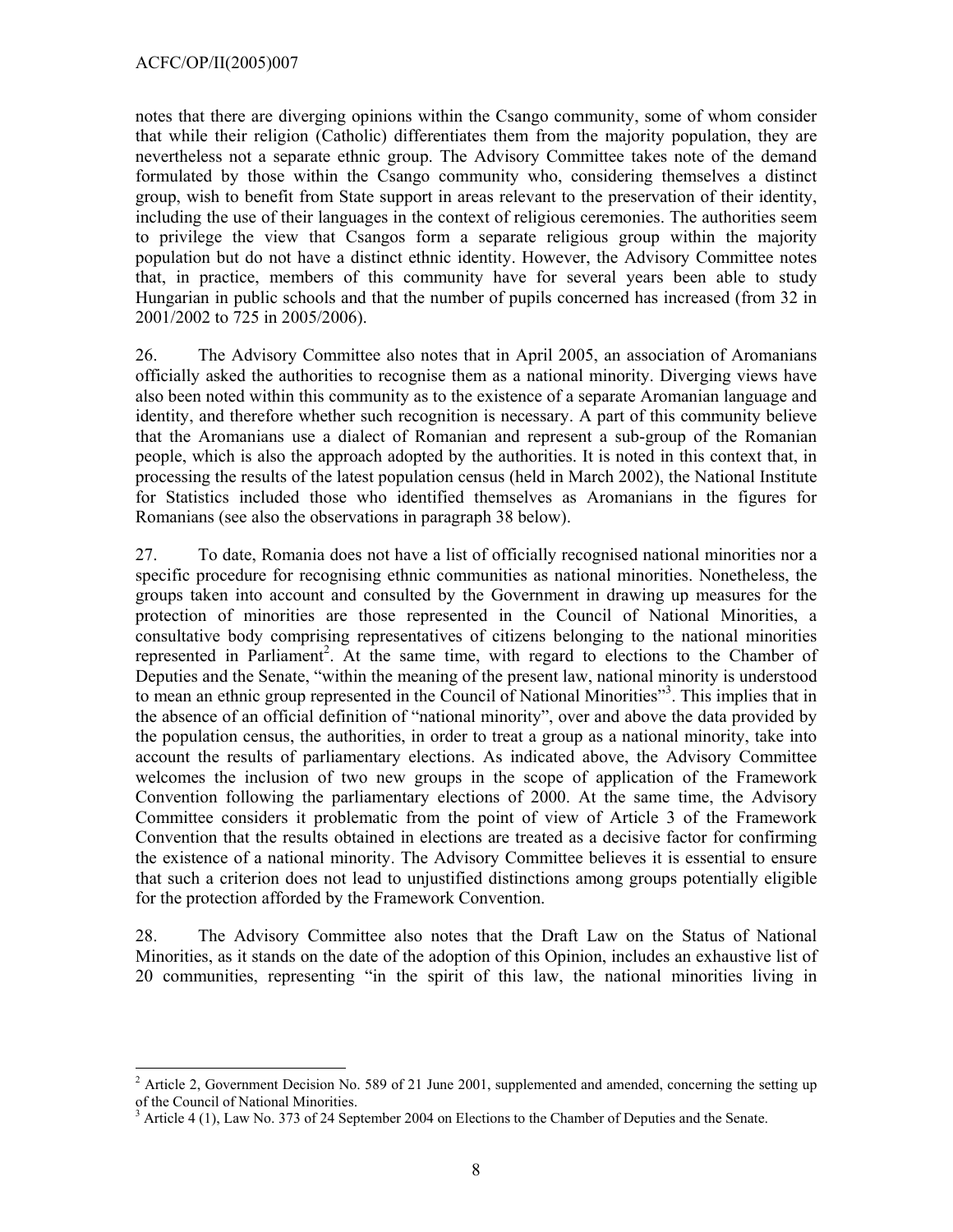Romania", and a definition of "national minority"<sup>4</sup>, including, among others, the criterion of citizenship.

29. The Advisory Committee believes that such an approach does not adequately reflect the spirit of openness and dialogue required in relation to Article 3 and other provisions of the Framework Convention, and it considers that a non-exhaustive list would be more in keeping with a dynamic and flexible understanding of the concept of national minority. The Advisory Committee would therefore prefer a formulation that, rather than excluding certain potentially concerned groups altogether, would leave scope for the possibility that, in the future, additional groups would fall within the scope of domestic minority legislation as well as within the scope of application of the Framework Convention.

30. The Advisory Committee further considers that while citizenship is a legitimate requirement in areas such as representation in Parliament, the general application of this criterion nonetheless raises problems in relation to guarantees linked to other key areas covered by the Framework Convention, such as non-discrimination and equality, and certain cultural and linguistic rights.

# *Recommendations*

31. The authorities are encouraged to consider the possibility of including in the application of the Framework Convention other persons having expressed an interest in the protection afforded by this Convention, in particular the Aromanians and the Hungarian Csangos, and to engage in a specific dialogue on this matter with those concerned. At the same time, they should pursue and develop existing measures of support for the preservation of the culture and identity of those concerned.

32. The authorities should also ensure that a flexible and open approach to the scope of application the Framework Convention is reflected in the Draft Law on the Status of National Minorities, in order to avoid arbitrary and unjustified exclusions and to maintain the possibility of the future inclusion of other groups, including non-nationals where appropriate, in the application of the Framework Convention.

# **Data collection**

# *Findings of the first cycle*

l

33. In its first Opinion on Romania, the Advisory Committee urged the authorities to consult and involve representatives of national minorities in the organisation of the next population census, particularly with regard to the content of the census forms and the options and wording of the question on ethnic origin.

<sup>&</sup>lt;sup>4</sup> "National minority is understood to mean any community of Romanian citizens living on Romanian territory at the time of the establishment of the modern State of Romania, numerically smaller than the majority population, having a specific ethnic identity expressed through culture, language or religion, and wishing to preserve, express and promote its identity" (Article 3 of the Draft Law on the Status of National Minorities).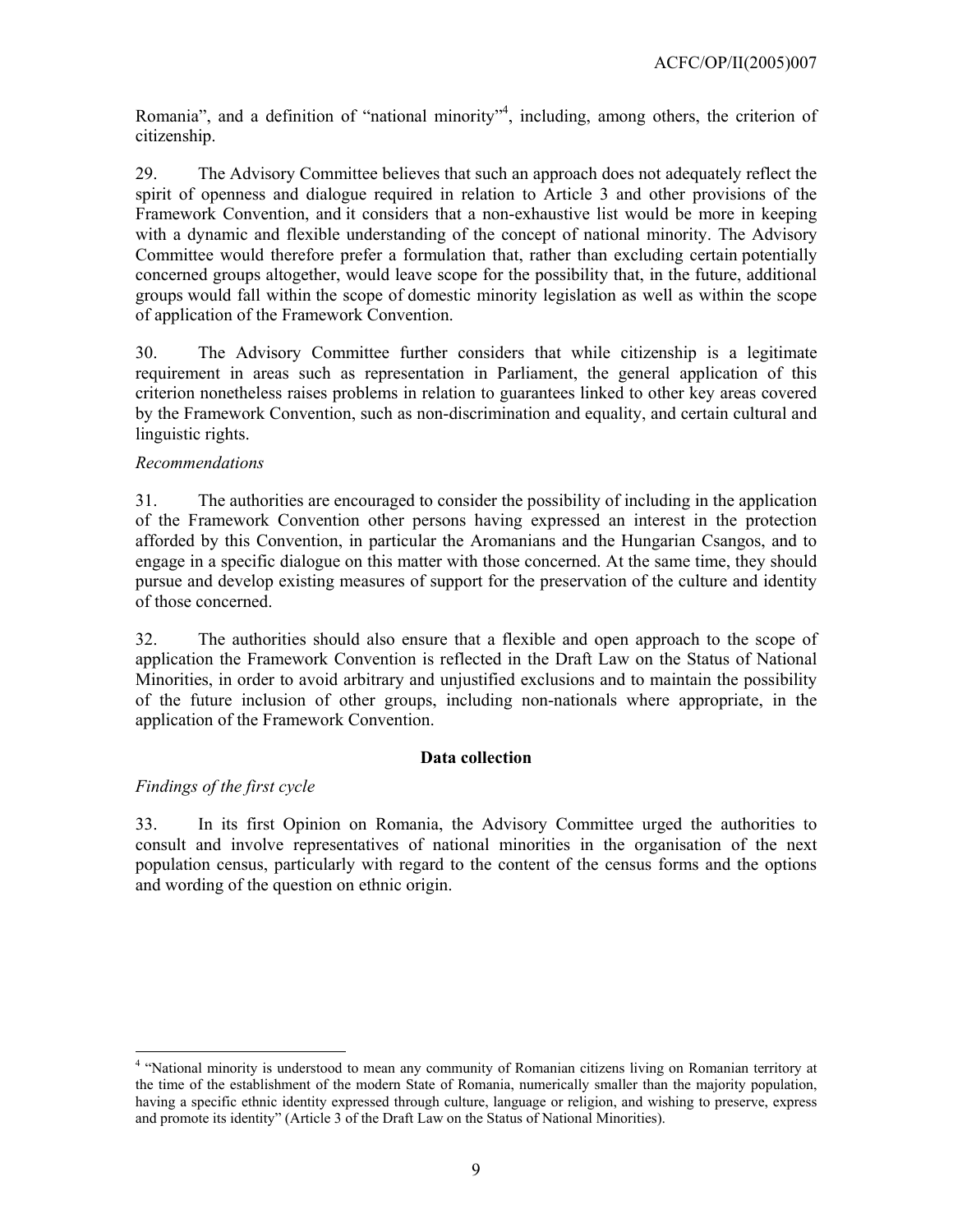34. In view of the wide discrepancy between the official statistics and the national minorities' own estimates of their number, the authorities were also encouraged to explore different ways of obtaining reliable statistics on the number of people belonging to minorities and on their situation in various fields.

# *Current situation*

# a) Positive developments

35. The Advisory Committee notes that during the last population census in March 2002, three open questions enabled respondents to express their ethnic origin, mother tongue and religion, and that the forms used had been discussed in advance with the Council of National Minorities. Accordingly, persons such as Italians or Csangos, who had not been listed as acknowledged ethnic groups in the previous census of 1992, now appeared as distinct groups in the census results. Similarly, the number of Roma who identified themselves as such increased from 401,087 in 1992 to 535,140 in 2002.

36. The Advisory Committee noted with interest the large amount of information, broken down according to many relevant criteria (age, sex, geographical distribution, or other) available at the National Institute for Statistics, on the situation of persons belonging to national minorities in areas such as housing, employment, health and education. It welcomes the readiness of the NSI to make this information available to other interested institutions and to carry out, where necessary, further and more targeted research.

# b) Outstanding issues

37. While welcoming the fact that a larger number of Roma chose to declare themselves as such in the last census, the Advisory Committee notes that there are wide discrepancies in respect of the Roma between the statistics emerging from the census and other estimates, both official and non-official. These estimates place the number of Roma living in Romania much higher (between 1 and 2 million).

38. The State Report says that, in processing the data gathered in the population census, the NSI had included people belonging to a number of numerically smaller ethnic groups in the figures for related, numerically larger groups. In particular, this occurred in respect of the Aromanians<sup>5</sup>, some of whom have officially asked to be recognised as a national minority. The Advisory Committee is unclear as to the criteria used for including them in the figures for larger groups and whether the people concerned were consulted on the matter.

# *Recommendations*

39. The authorities are encouraged to attach greater attention to consulting representatives of the people concerned when processing data obtained from the census, relating to ethnic origin, for official publication.

40. When planning protection measures for the Roma, the authorities should take appropriate account of the wide discrepancies between the figures derived from the census and other estimates as to their number.

<sup>&</sup>lt;sup>5</sup> According to information provided by the National Institute for Statistics, 24,645 identified themselves as Aromanians in the 2002 census.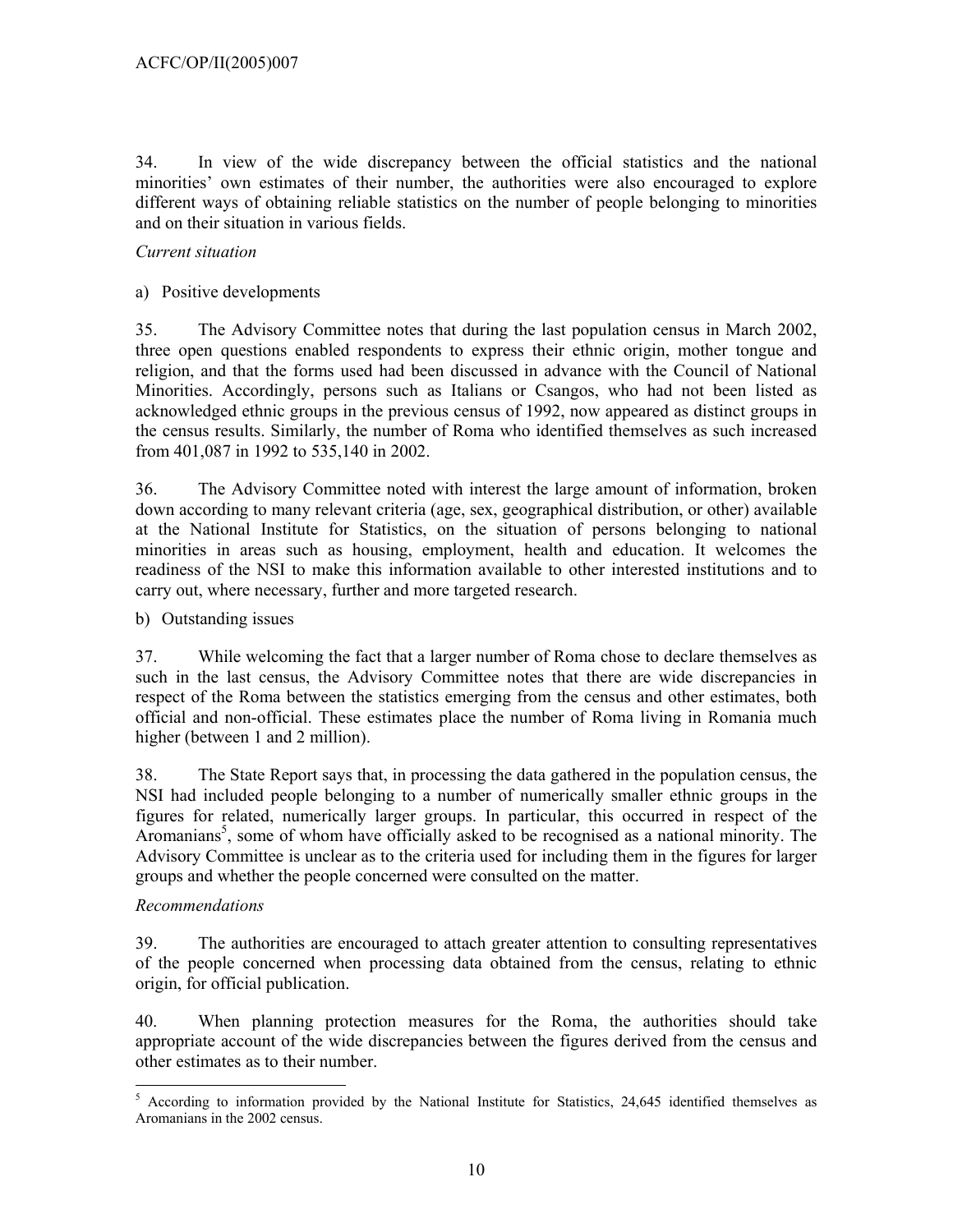### **Article 4 of the Framework Convention**

#### **Prevention and protection against discrimination**

#### *Findings of the first cycle*

41. In its first Opinion on Romania, the Advisory Committee urged the authorities to implement promptly and fully the legal provisions for ensuring protection against discrimination and to take all necessary measures to ensure that the National Council for the Prevention of Discrimination was able to operate appropriately and effectively.

#### *Current situation*

### a) Positive developments

42. The Advisory Committee welcomes the legislative measures taken by Romania to strengthen protection against discrimination. It notes in particular the passing of Law No. 48/2002, ratifying Government Order No. 137/2000 on Preventing and Punishing all Forms of Discrimination, and bringing together the legal provisions governing anti-discrimination measures in Romania. The Code of Conduct for Civil Servants, adopted by Law No. 7/2004, is also an important addition to the regulations introduced in Romania to ensure compliance with the principles of equality and non-discrimination.

43. The Advisory Committee also notes that the Romanian Constitution, revised in 2003, introduces, among other new provisions relating to the protection of minorities, a prohibition of nationalisation or any expropriation on the grounds of social, ethnic, religious, political or any other discriminatory criterion in respect of the owners (Article 44 (4)).

44. At the institutional level, the Advisory Committee notes the setting up of the National Council for the Fight against Discrimination<sup>6</sup> as a specialist body overseeing the implementation of the principles of equal treatment and equal opportunities and monitoring the application of anti-discrimination legislation. Despite the limited material and human resources available, this Council has steadily developed its activities in terms of both information and awareness-raising and applying sanctions to those who have committed acts of discrimination. The Advisory Committee notes with satisfaction the increased determination and commitment shown by this Council to improve its working methods and conditions, to raise its profile and strengthen its credibility. The Advisory Committee also appreciates the efforts made to ensure that national minorities, including the Roma, are represented in its Steering Board.

45. Complaints of discrimination<sup>7</sup> and decisions issued relate primarily to acts of discrimination against Roma, in particular with regard to access to public places, and discriminatory or racist articles or advertisements appearing in the press. The Advisory Committee also takes notes of the decisions and sanctions applied (in the form of fines) further to complaints of discrimination in access to housing or in education.

 $\overline{a}$ <sup>6</sup> The National Council for the Fight against Discrimination was set up by virtue of Government Order No. 137/2000 on preventing and punishing all forms of discrimination, amended and supplemented by Government Decision No. 1194/2002, itself amended and supplemented.

 $<sup>7</sup>$  In the period between its foundation in 2002 and 2004, the National Council for the Fight against Discrimination</sup> received 146 complaints of discrimination on ethnic grounds, 20 complaints of discrimination on religious grounds, and 3 complaints of linguistic discrimination. Between January and September 2005, out of a total of 272 complaints received, 63 (28 of which have been dealt with) related to ethnic identity, one to language and 8 (2 of which have already been dealt with) to religion.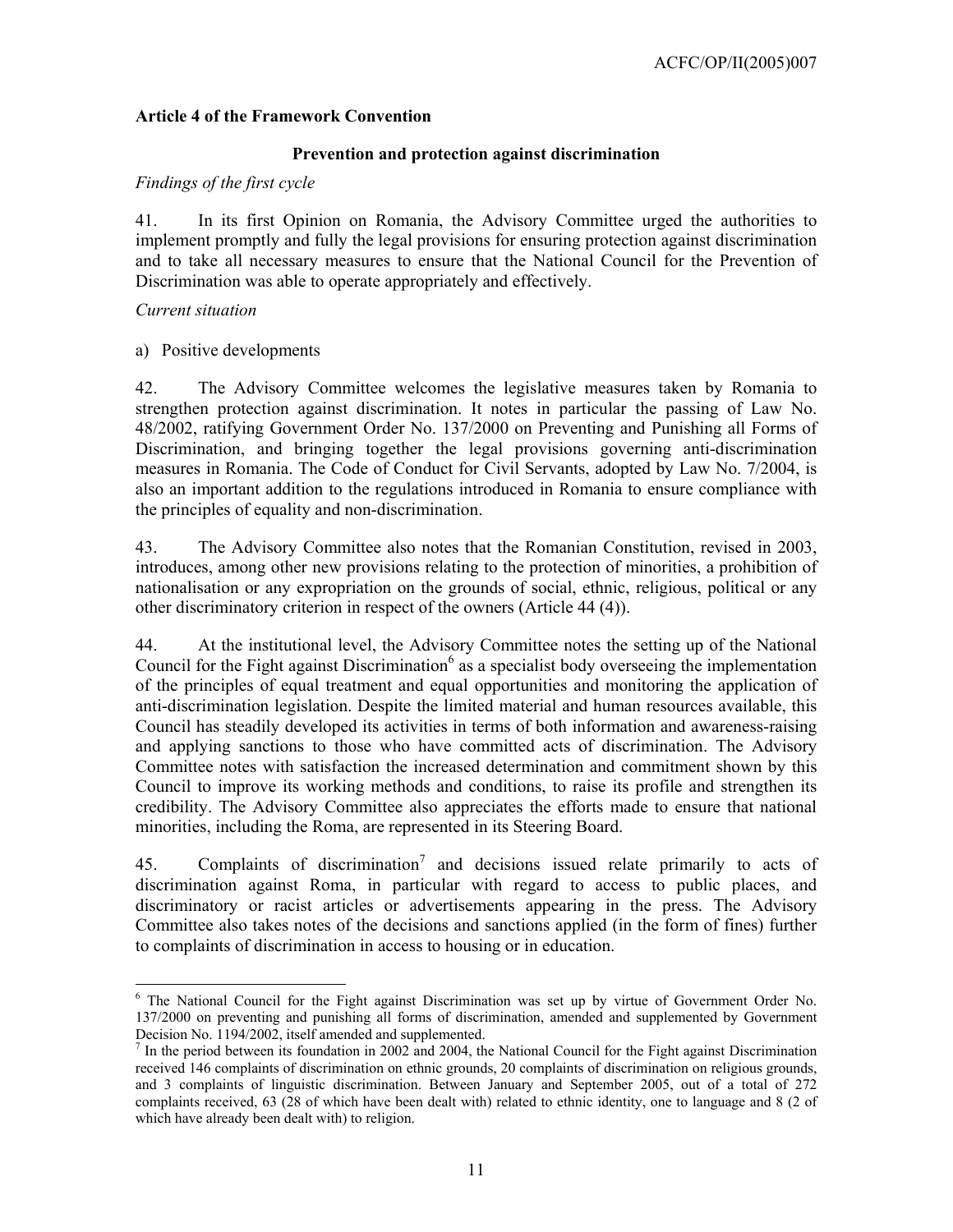# ACFC/OP/II(2005)007

# b) Outstanding issues

46. The Advisory Committee notes that numerous non-governmental sources have criticised the National Council for the Fight against Discrimination for its limited impact, the little authority it has vis-à-vis public institutions and its failure to deal in depth with discrimination-related problems. One of the main concerns expressed by these sources is related to the independence of this body. A new anti-discrimination law, currently prepared by the Government, is aimed at strengthening the independence of the National Council for the Fight against Discrimination, which will be placed under the responsibility of the Parliament.

47. More generally, the Advisory Committee notes that a very small number of cases of discrimination on ethnic grounds have been reported. While this may be due to the rare occurrence of such cases, it may also be due to the fact that anti-discrimination legislation is not often applied by those concerned, whether judges, lawyers, prosecutors or whoever, and that the general public is not sufficiently aware of this legislation. The Advisory Committee hopes that the legislative measures recently taken to encourage recruitment of persons belonging to national minorities in the judiciary will make it possible to increase awareness of minority related issues within the legal profession (see also related comments in paragraph 181 below).

# *Recommendation*

48. The authorities should take all necessary measures to ensure that the National Council for the Fight against Discrimination can operate independently and effectively. To this end, particular attention should be paid to revising its statute and allocating appropriate human and financial resources. There is also a need for further information and awareness-raising measures relating to anti-discrimination legislation, targeting both the population at large and the public authorities.

# **Application of the principles of equality and non-discrimination with regard to the Roma**

# *Findings of the first cycle*

49. In its first Opinion on Romania, the Advisory Committee called on the authorities to take more decisive steps to address the social and economic inequalities affecting the Roma population and to prevent and combat instances of discrimination which the Roma continued to suffer in various fields.

# *Current situation*

# a) Positive developments

50. In application of the Strategy to improve the situation of the Roma adopted by the Government in 2001<sup>8</sup>, improving the lot of the Roma has been a priority for the Romanian authorities in recent years. At the institutional level, a joint implementing and monitoring committee, with the National Agency for Roma as its executive body, is responsible for planning, co-ordinating and monitoring the implementation of the various measures developed under this strategy. Throughout the country, county offices for Roma have been set up in prefectures and Roma experts have been recruited in municipal authorities.

51. As pointed out in the State Report, many projects and programmes have been set in motion at national and local level to help the Roma cope with the difficulties encountered in

<sup>&</sup>lt;sup>8</sup> Government Decision No. 430/2001.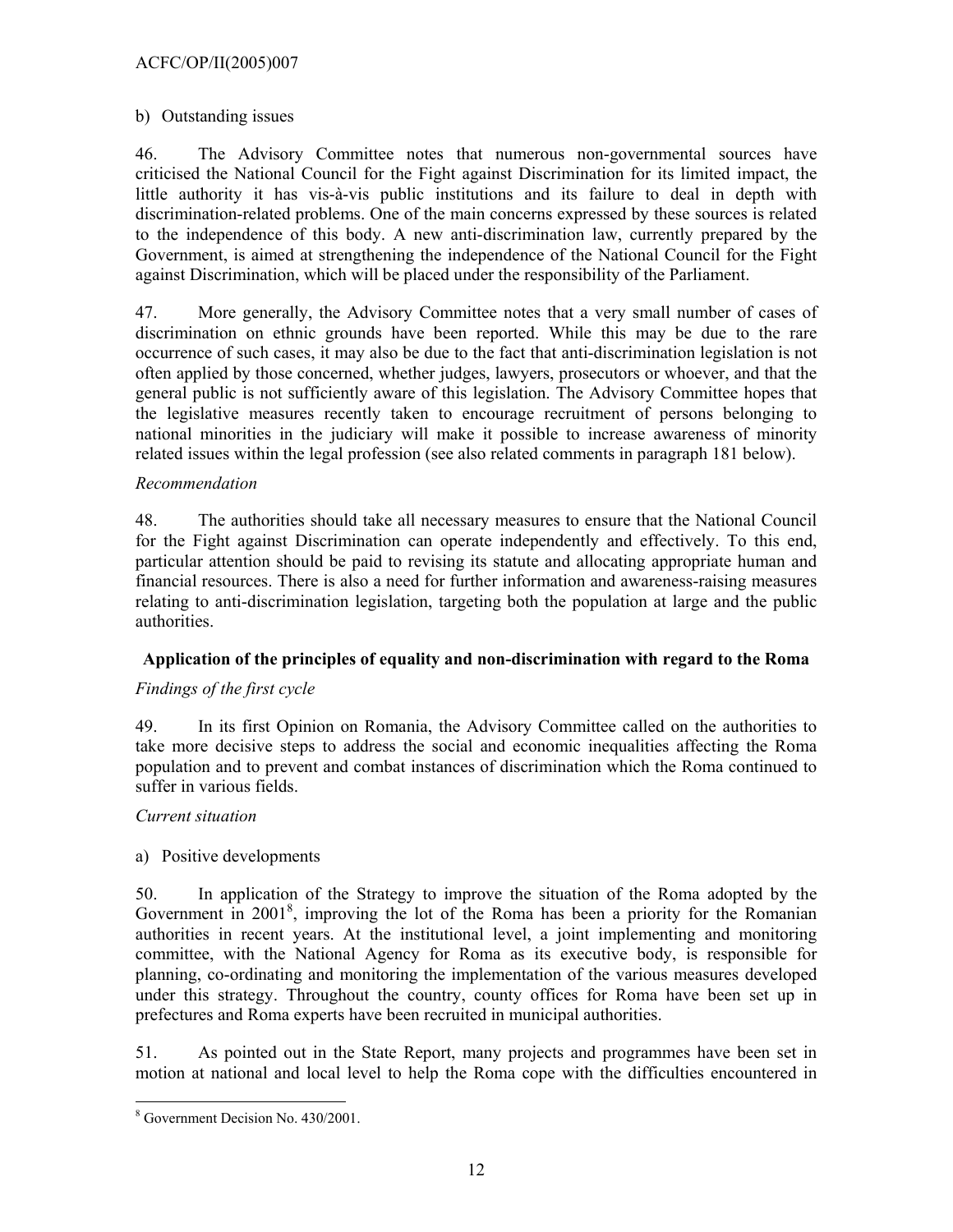most walks of life and to narrow the gap between them and the rest of the population. The Advisory Committee notes with satisfaction that these measures, adopted in the majority of cases in co-operation with non-governmental organisations and with external financial support, are gradually beginning to show results in a variety of sectors – housing, employment, health and vocational training.

52. For example, school mediators and school inspectors for Roma have been appointed in the education sector, alongside forms of distance learning to train Roma teachers. As a result of these measures, an increasing number of Roma children are able to be taught the Roma language. They now have suitable textbooks and educational material.

53. In order to improve the health situation of the Roma, greater efforts have been exerted to raise the awareness of this community and to facilitate their access to health care, including via health mediators. These are posts for which almost 200 Roma women have been trained and recruited. In the employment field, a number of projects have been developed with nongovernmental organisations to facilitate Roma access to the labour market (vocational training or re-training programmes, employment fairs for Roma, etc).

b) Outstanding issues

54. The implementation of the Strategy to improve the situation of the Roma, as well as the impact of this strategy, has been limited, although progress has been noted in the various sectors concerned. This state of affairs is often attributed to the limited state resources allocated for implementation of the strategy, both overall and in individual sectors, alongside insufficient coordination of those involved and the lack of appropriate monitoring. There has also been weak and ineffective participation by the Roma community in the various stages of drawing up and implementing the measures coming under the strategy.

55. Accordingly, the Roma continue to face serious problems in many areas, and to be victims of marginalisation and social exclusion. Despite the many measures taken to help them enter the labour market, unemployment remains particularly high among the Roma, and Roma women are particularly affected by this. Serious problems are also reported with regard to housing and living conditions, which continue to be extremely difficult for a large part of this population. In certain cases, the solutions opted for by the local authorities to deal with these difficulties - eviction measures followed by inappropriate rehousing solutions - only make matters worse for the people concerned. The Advisory Committee also notes that the Roma are exposed to additional difficulties in the context of the restitution of property under way in Romania (see also observations under Article 5 below).

56. In the health and social welfare fields, the Roma, which form the population group with the largest number of families living on social benefits, are particularly affected by the more general problem of implementation of current legislation. In education, despite significant progress, there are still many problems facing the Roma, and these has a negative impact on their access to the labour market and on their living conditions (see also observations under Articles 12 and 14 below).

57. It should also be noted that, even though now less frequent and despite sanctions imposed by the National Council for the Fight against Discrimination, discrimination against the Roma in different sectors continues to be reported, ranging from refusal to employ Roma to discriminatory practices of certain local authorities as regards restitution of land and access to social benefits.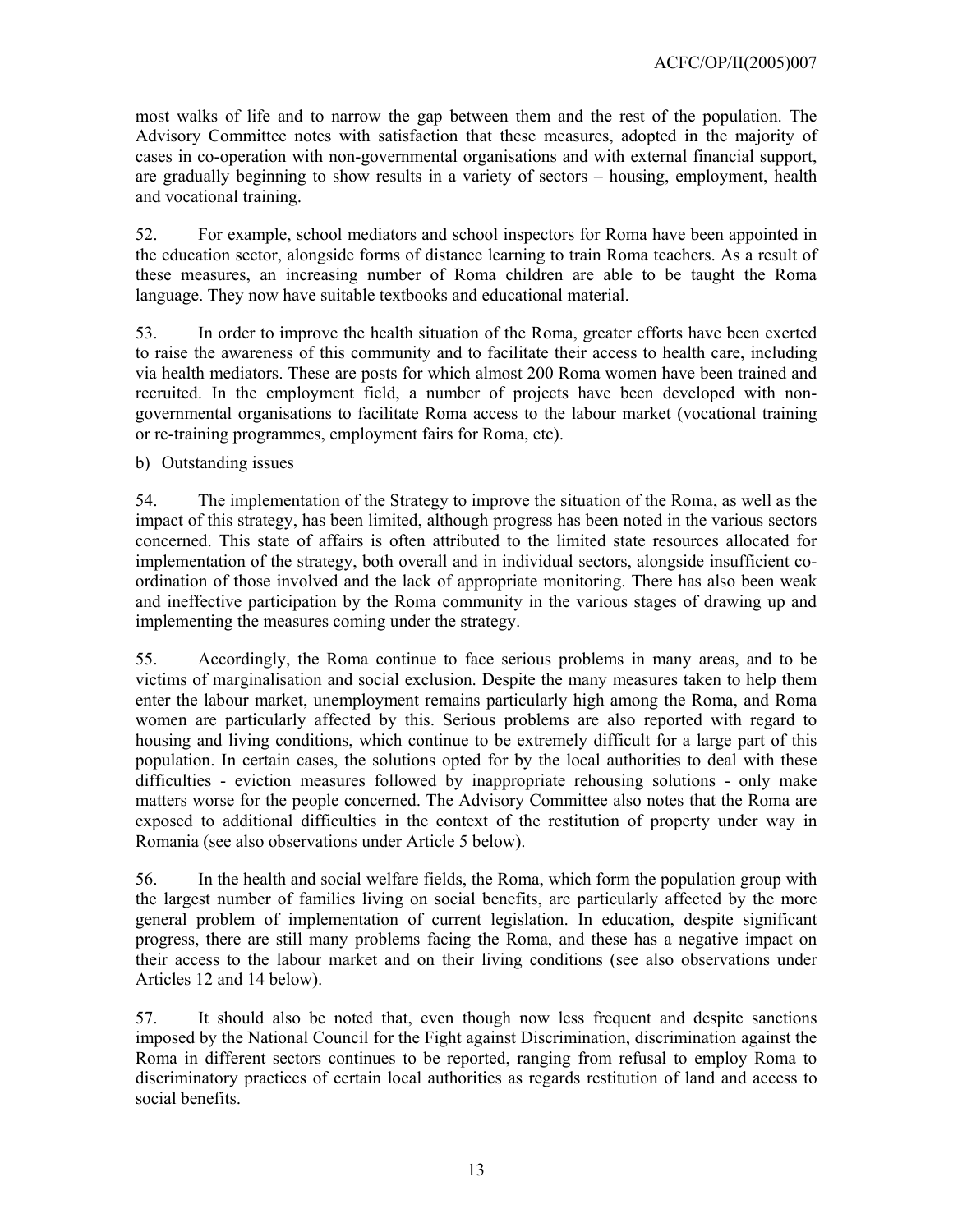58. The Advisory Committee notes with concern that, according to estimates by the authorities, around 50,000 Roma have no identity documents, a situation which seriously hampers their access to the majority of social and economic rights (social welfare, education, employment and housing). Major difficulties will also emerge, as a result of this lack of documents, for those Roma whose housing was affected by the floods of summer 2005. However, efforts are under way to help the persons concerned obtain these documents and the National Population Inspectorate is in contact with Roma organisations in order jointly to identify the most appropriate solutions.

# *Recommendations*

59. The authorities should take more decisive measures, in consultation with the Roma, to overcome the shortcomings noted in the sectors identified as priority areas in the evaluation of the 2001 Governmental Strategy for the Roma. Increased attention should be paid to the level of resources allocated in this context.

60. The authorities are also called upon to ensure ongoing monitoring of the situation regarding discriminatory attitudes and practices vis-à-vis the Roma. At the same time, information and awareness-raising activities in this field, targeting the Roma, the rest of the population and the public authorities concerned, should be stepped up.

# **Article 5 of the Framework Convention**

# **State support for the preservation of the cultures of national minorities**

# *Findings of the first cycle*

61. In its first Opinion on Romania, the Advisory Committee welcomed the efforts of the Romanian authorities to support the preservation and development of the cultures of national minorities and encouraged them to take appropriate account, above and beyond statistics, of the actual situation of the various minorities.

62. The authorities were also encouraged to take additional measures, in consultation with the Roma community, to enhance the Roma identity and improve the social perception of that identity.

# *Current situation*

a) Positive developments

63. The Advisory Committee notes that the authorities have continued to lend their support for the cultural activities of national minorities and that appreciable efforts have been made in this area, taking into account the limited resources available. Hundreds of projects submitted by the 20 communities represented in the Council of National Minorities have in recent years received grants from the Ministry of Culture. The Hungarians, Germans, Roma and Ukrainians are the communities that have most benefited from these grants.

64. It should be noted that a new system for funding these cultural activities, based primarily on competition between projects, has recently been introduced and will be put into practice with effect from the 2006 budget. The Advisory Committee notes in this connection that in order to facilitate access to grants the Ministry of Culture intends to run training courses for minority organisations to help with the drafting of projects. In this context, the Advisory Committee notes with satisfaction that organizations and communities which are not represented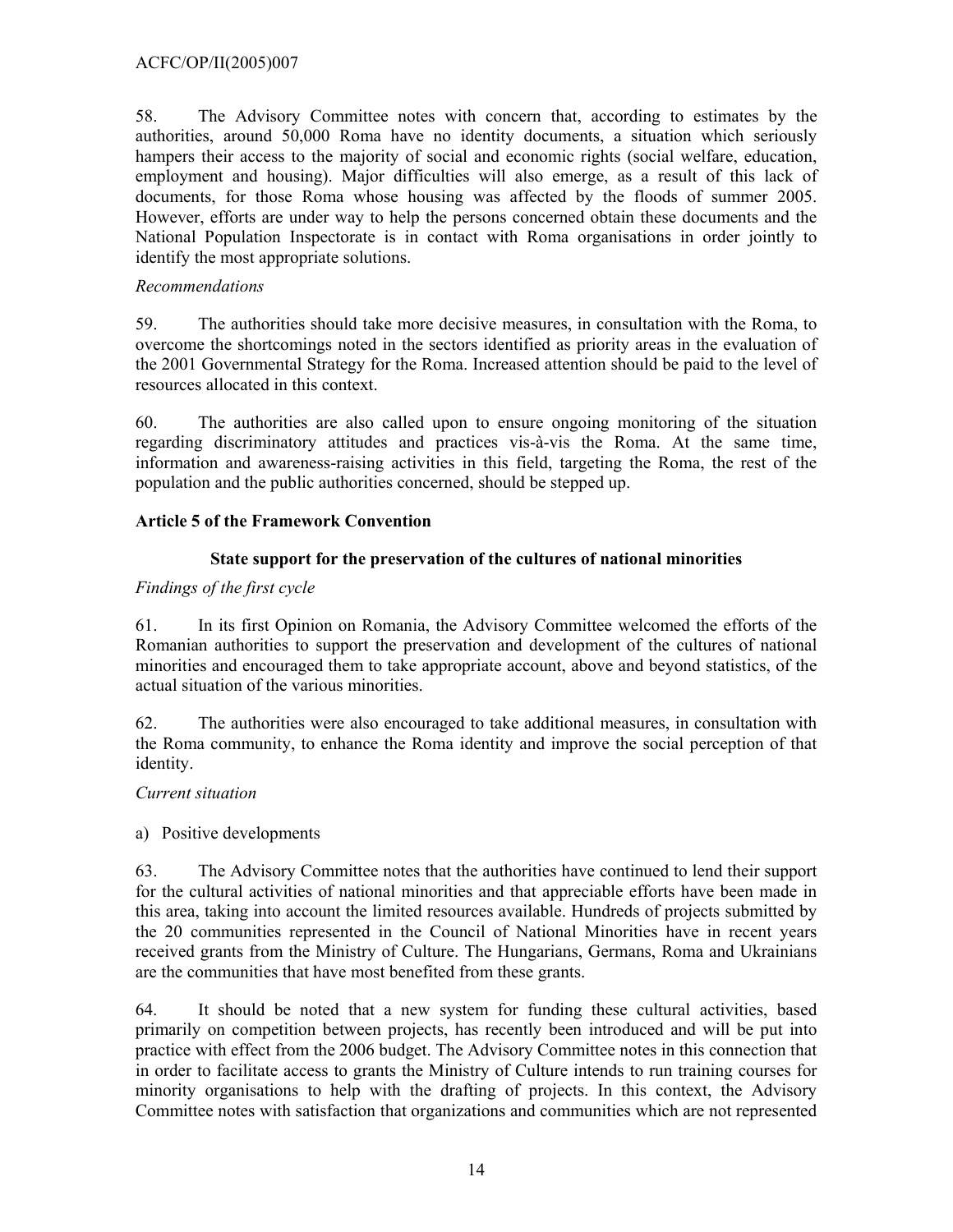in the Council of National Minorities can also have access to the funds provided by the Ministry of Culture to support cultural activities.

65. Minority organisations also obtain funds from the state budget directly. These funds have increased significantly in recent years (rising from 90,000,000 Lei in 2001 to 264,434,000 Lei in 2005). The money, distributed by the Department for Interethnic Relations via the Council of National Minorities, is intended to help cover running costs but can also be used for cultural purposes. By way of example, the "Comunitas" foundation, to which the Hungarians have given responsibility for distribution of the funds allocated to them (amounting to 58,000,000 Lei in 2005), uses these funds primarily for cultural purposes, in support of the Hungarian press, books (47 published in 2003) and other publications in Hungarian, as well as other cultural and educational projects. Participation in other governmental programmes and, for certain minorities, support from the kin-states, supplement the above funding sources.

66. In general, national minorities are appreciative of the efforts made by the authorities in this field. Through their many institutions, artistic events and publications in minority languages, etc. they have a rich and visible presence in the cultural life of the country. There are also many, varied multi-cultural activities which are given support by the Department for Interethnic Relations, which is particularly active in this field.

67. The Advisory Committee also notes that additional guarantees are expected following the current parliamentary debate on the Draft Law on the Status of National Minorities which, *inter alia*, provides for the introduction of cultural autonomy for national minorities. The Draft states that "cultural autonomy is understood to mean the ability of a national minority to have decision-making powers in matters relating to its cultural, linguistic and religious identity, through councils elected by its members" (Article 57.1 of the Draft Law on the Status of National Minorities).

68. The Advisory Committee considers that the introduction into the Romanian system of minority protection of cultural autonomy and the corresponding mechanism, would confirm Romania's particular commitment to preserving and asserting the identity of its minorities. The Advisory Committee wishes to stress that, if this mechanism is applied, representatives of minorities would play a particularly important role in decision-making in the fields concerned since such decisions, rather than being the subject of mere consultation, should be submitted for their mandatory prior approval. In addition, with cultural autonomy, a collective dimension going beyond recognition of the rights of persons belonging to minorities as required by the Framework Convention, would be added to the Romanian system of protection for minorities.

b) Outstanding issues

69. Although the Roma, like other communities, are entitled to state support for minorities' cultural initiatives, their representatives indicated to the Advisory Committee that they were encountering difficulties in obtaining funds and acquiring suitable premises to establish a national Roma cultural centre. Some representatives of the numerically smaller minorities are also of the opinion that the support they are given by the state is still inadequate in relation to their needs.

70. In addition, several sources stressed the lack of transparency and clearly defined criteria in the allocation of funds awarded to minority organisations from the state budget, and the lack of any mechanism to monitor the use of the funds received. It would appear that this allocation of funds takes place more often than not by means of negotiation between minorities and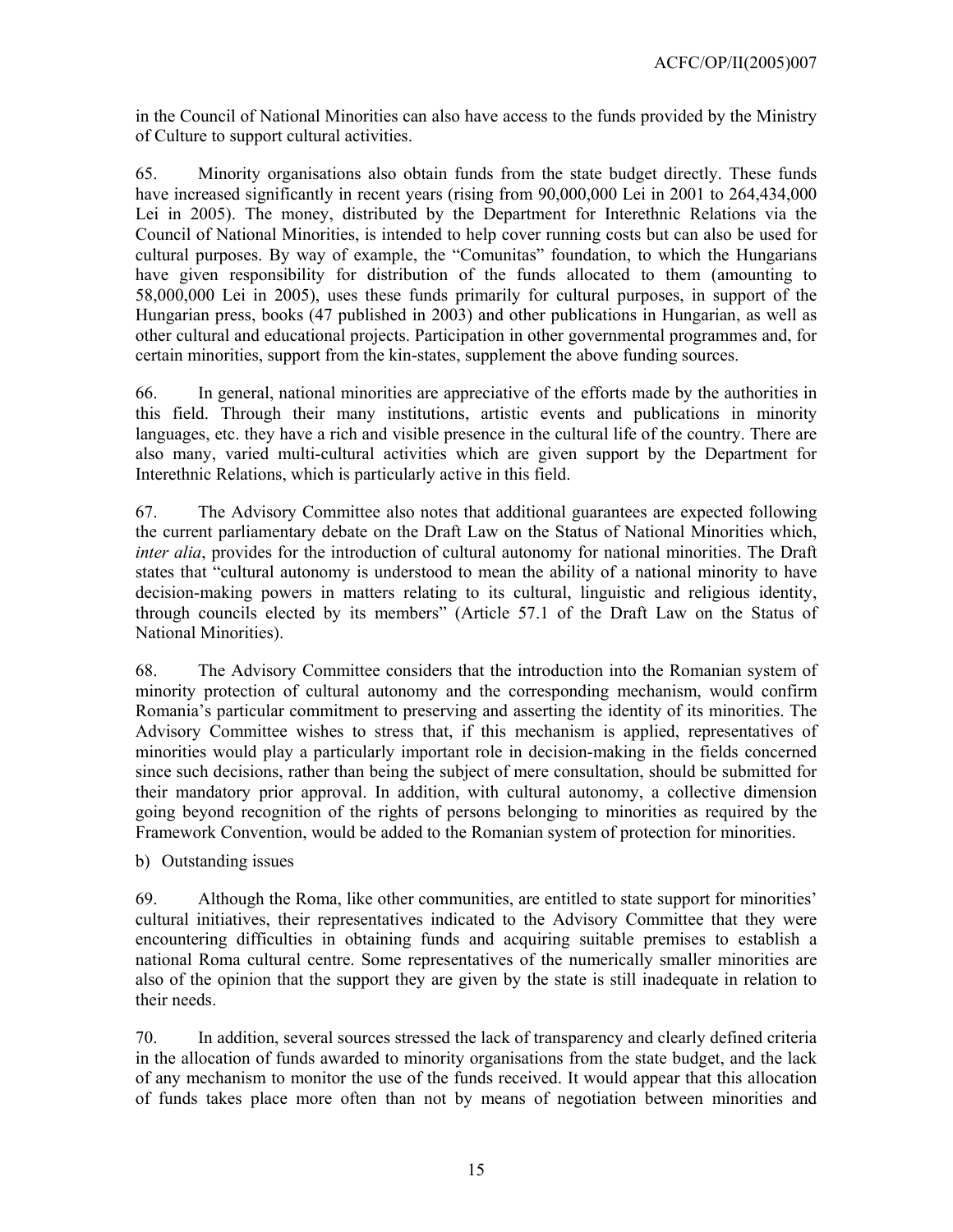therefore depends on the relative influence of the different organisations in the Council of National Minorities. Of course, it is difficult under such conditions to ensure a balance between the different communities and to correlate the amounts awarded to real needs.

71. With regard to the mechanism of "cultural autonomy" introduced by the Draft Law on the Status of National Minorities, the Advisory Committee considers that, in order to become operational, the legislature needs to provide additional clarifications.

72. For example, to avoid an overlap of responsibilities and the taking of conflicting decisions, special attention should be focused on relations between the institutions of cultural autonomy and other decision-making actors, particularly those state bodies which have the same or similar responsibilities in the fields covered by cultural autonomy. The Advisory Committee also considers it important to clarify, in the legislative process, how the future law will fit into the Romanian legal system and its relationship with the relevant sectoral laws (see also observations under Article 15below).

# *Recommendations*

73. The authorities are encouraged, when awarding state funds to organisations of national minorities, to attach greater attention to the actual needs of the various communities and to strike an adequate balance between them. Increased attention should be paid to transparency in the distribution of funds and also to the role played by local authorities in supporting national minorities' activities.

74. In the present discussion on the Draft Law on the Status of National Minorities, further clarifications are needed with regard to the nature and scope of the envisaged cultural autonomy, in particular the legal status of its institutions and the relationship between them and state institutions operating in the sectors concerned.

# **Restitution of church property and assets having belonged to the communities**

# *Current situation*

a) Positive developments

75. The Advisory Committee welcomes the legislative and institutional measures taken in recent years by the Romanian authorities to speed up the restitution of religious property confiscated during the Communist regime. It notes in particular that the regulatory provisions pertaining to this process have been successively supplemented so as to clarify and extend the scope of restitution<sup>9</sup>. Also, a Government decision adopted in 2004<sup>10</sup> makes provision, *inter alia*, for the matter to be referred to the courts where there is a failure to reach an agreement between the churches concerned on the ownership of the property at issue.

76. The Advisory Committee is aware of the particular importance and impact of this process, both for the churches and the persons concerned, some of whom belong to national minorities (Hungarian, German, Jewish, Armenian, Greeks, Serbian, Turkish, etc). At the same

l  $9^9$  Before the enactment of Law No. 10/2001, the general legal regime governing the restitution of property that had belonged to religious denominations was based on Emergency Government Order No. 94/2000, which stipulated that only 10 buildings could be returned to each religious denomination. A new law, Law No. 501/2002, was passed by the Romanian parliament in 2002 to provide a comprehensive framework governing the restitution of religious property.

 $^{10}$  Government decision No. 64/2004 of 13 August 2004.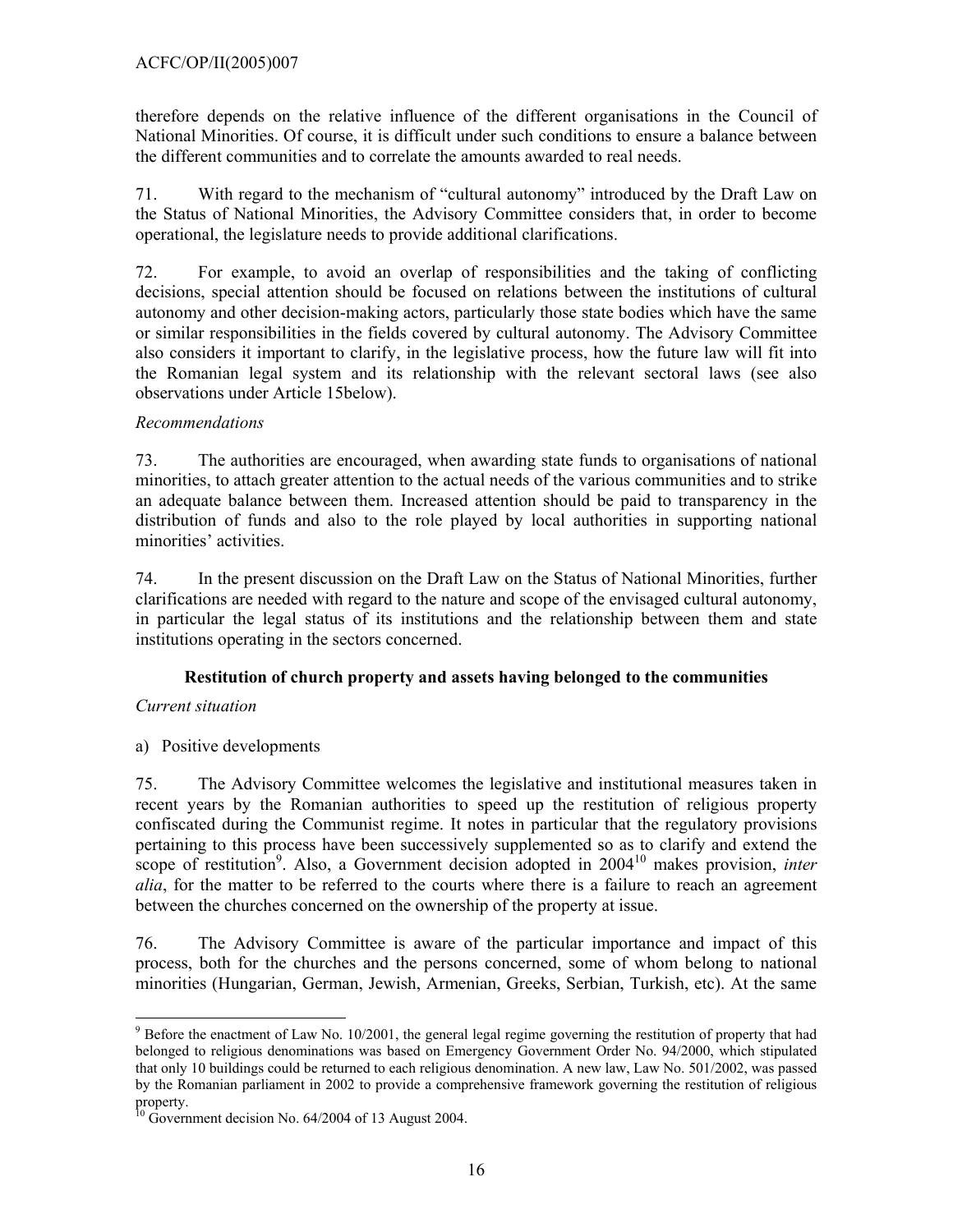time, it recognises the complexity and difficulty of the task and considers that all the parties concerned should co-operate in order to find a means of implementing the relevant legislation, while maintaining dialogue and understanding.

77. Efforts have also been made<sup>11</sup> to improve the legal framework pertaining to the restitution of properties which had belonged to certain ethnic communities, confiscated by the state under the Communist regime. Even though this process is still in its early stages, progress has also been achieved in implementing this framework.

78. The Advisory Committee welcomes the commitment of the Romanian authorities to press ahead with this complex and ambitious process, in the light of the high expectations of certain minorities who see this as a way of increasing considerably their current resources. It notes that in order to obviate the difficulties already encountered and to speed up the processing of claims received, a further review of the legal and institutional framework relating to the restitution of property took place in June 2005.

b) Outstanding issues

79. The Advisory Committee notes that the restitution of religious property, which has been taking place in Romania for several years, has encountered a number of problems and has been subject to considerable delay. In particular, difficulties have been reported with regard to former places of worship which had been confiscated.

80. The restitution of property of the ethnic communities is just in the very early stages and is proving to be equally complex. In the absence of a comprehensive assessment of the costs of this process and of the measures needed to counter its adverse effects, the Advisory Committee is concerned about its impact on the situation of persons belonging to more vulnerable groups, such as the Roma. More generally, the Advisory Committee has noted that this process may result in increasing inequalities among different national minorities, in terms of resources available. This situation should also be taken into account in the allocation of state support to the various communities.

81. In addition, the Advisory Committee finds that the restitution of properties currently used for public interest activities in the areas of education or health, needs to be addressed in a balanced way, given the impact it may have in these fields for Romanian society as a whole, including for persons belonging to national minorities. The Advisory Committee hopes that the new legislative and institutional framework will make it possible to take greater account of the concerns of all parties and enable just and suitable solutions to be reached.

# *Recommendation*

82. The authorities should identify, in consultation with all the parties concerned and ensuring that dialogue and mutual understanding are maintained, the most suitable means of implementing the legislation on the restitution of property. Specific measures should be envisaged to assess the scope and impact of this process and to address the situation of persons potentially affected by this process, in particular the Roma.

 $\overline{a}$  $11$  Law No. 64/2004, amended by Law No. 330/2004.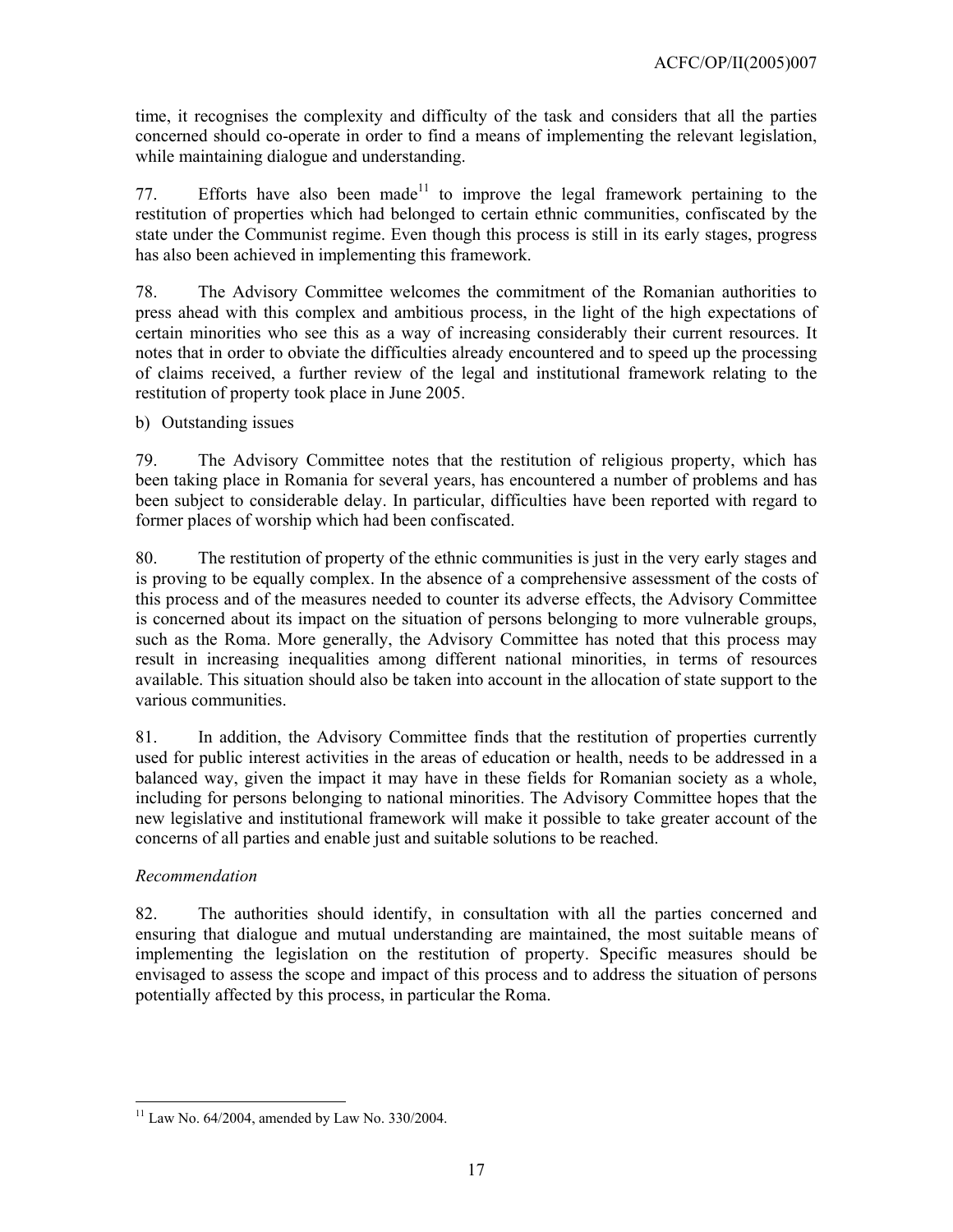# **Article 6 of the Framework Convention**

### **Tolerance and intercultural dialogue**

### *Findings of the first cycle*

83. In its first Opinion on Romania, the Advisory Committee, while welcoming the considerable improvement in inter-community relations, pointed to the outstanding shortcomings in this field and recommended that the authorities take steps to address them.

### *Current situation*

# a) Positive developments

84. The Advisory Committee notes with satisfaction that in general there is a climate of tolerance and understanding in Romanian society and that the various ethnic, linguistic and religious groups co-exist in harmony. Although negative prejudices and attitudes remain in Romanian society with regard to the Roma, the Advisory Committee notes a positive trend in this respect.

85. The Advisory Committee welcomes the efforts made by the authorities to promote mutual respect and understanding and to adopt more effective means to combat and protect against discrimination, intolerance and racism. On the legal level, it takes note of the adoption in 2002 of a Government Emergency Order prohibiting, *inter alia*, fascist, racist or xenophobic organisations and symbols, and the amendments to the Criminal Code which now includes new provisions against racist behaviour and discrimination. Recently, in September 2005, new amendments to the Criminal Code were put to Parliament for approval. These amendments sought to introduce harsher penalties against racially or ethnically motivated crimes and to make incitement to discrimination liable to criminal prosecution.

86. The Advisory Committee also welcomes the national campaign to inform the population about the Holocaust and its significance, supported by the public authorities at the highest levels and carried out by the media. Of note are the inclusion of specific chapters on the Holocaust in school curricula and the preparation, currently under way, of additional teaching material to improve the information provided to pupils. A National Institute for Holocaust Studies has also been set up.

87. Media monitoring bodies have also indicated a positive development in the way that the media, and especially the public media, cover issues relating to minorities, intercultural dialogue and tolerance. Progress can also be seen in the way the Roma are portrayed in the media. For example, particularly in the audio-visual sphere, more effort is made to foster understanding of the specific nature of the Roma culture and the problems they face. In the press, particularly in the central press, there are fewer articles stigmatising the Roma and fewer advertisements which discriminate against them. This can be explained, at least in part, by the sanctions imposed by the National Council for the Fight against Discrimination on media outlets which have published such articles. Training and awareness-raising activities for journalists, which have been organised for several years now, monitoring of the media by specialist non-governmental organisations, preparation of guides on best practices and the adoption of a code of ethics for journalists have certainly made a welcome, albeit still insufficient, contribution to improving the way the media deals with minority-related issues.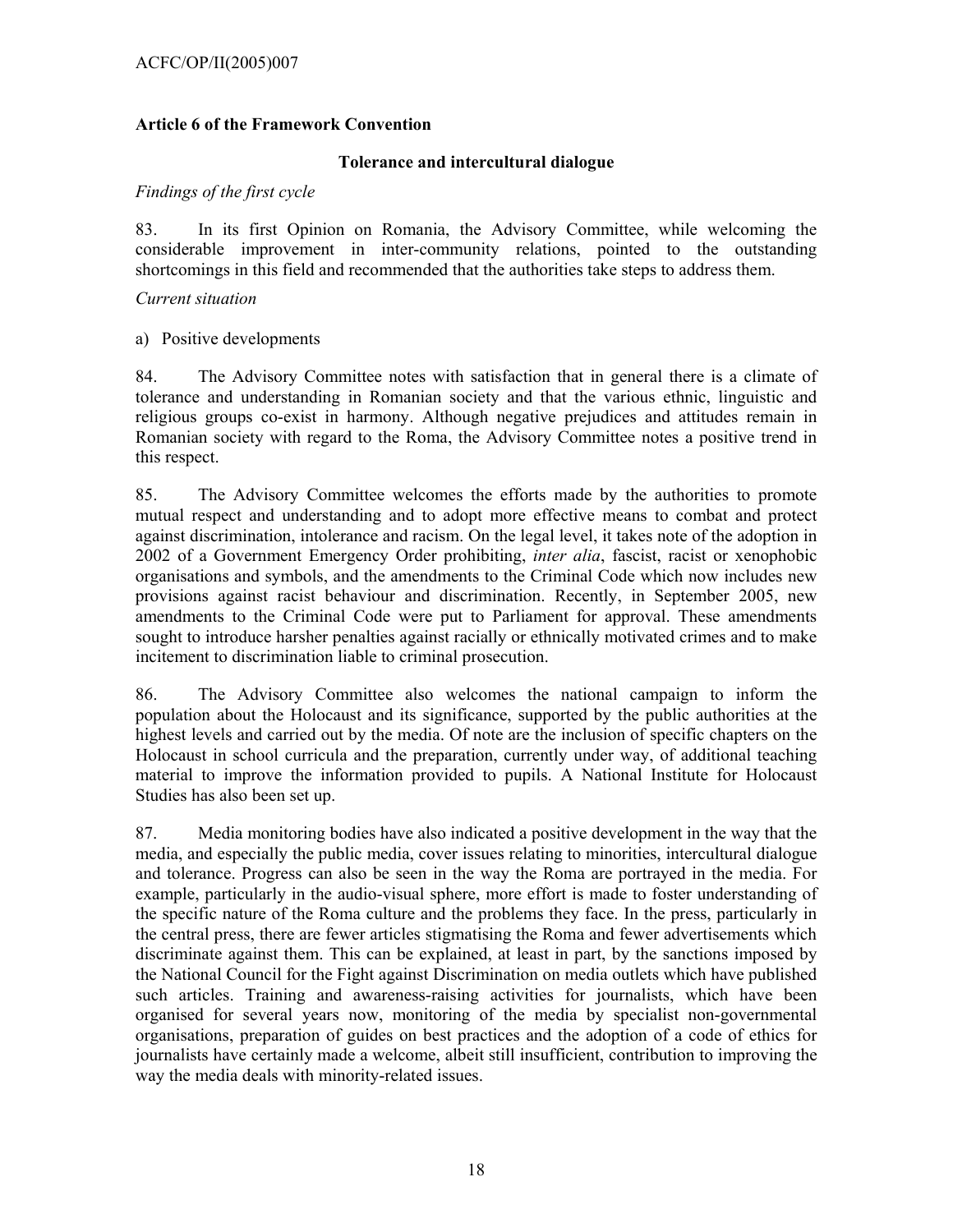ACFC/OP/II(2005)007

# b) Outstanding issues

88. Although there have been positive developments in this respect, the Roma continue to face attitudes marked by negative stereotypes and prejudices on the part of the non-Roma population. In the media field, especially at local level, headlines or articles which are detrimental to the Roma continue to appear, despite a positive trend in recent years. More recently, hostility towards Roma in sports arenas and on Internet discussion forums has been reported. From time to time, in the speeches of senior Romanian politicians, anti-Roma stances are adopted which are subsequently reported in the media. While it is aware that these instances are isolated and for the most part occur in very specific contexts, prompted by topical events, the Advisory Committee is concerned about their negative impact on the way in which the Roma are perceived within society.

89. The Advisory Committee notes that few cases of hostility or violence towards the Roma are dealt with and tried by Romanian courts. More generally, there is virtually no caselaw in Romania on racism and discrimination issues. According to the information received by the Advisory Committee, one of the factors contributing to this situation is the limited impact of the measures taken to increase awareness of such issues within the legal profession. Another reason cited is the victims' insufficient knowledge of the legislation and procedures enabling them to bring racist and discriminatory acts before the courts (see also relevant comments in paragraph 47 above).

90. The Advisory Committee also notes that substantive efforts are still needed to strengthen the intercultural dimension of education, making it an effective means of promoting mutual awareness and understanding between people belonging to different communities. Even though aspects of the history, culture and traditions of minorities have been introduced into the curriculum and textbooks intended for national minorities, such elements have a very limited presence in the curricula and textbooks used for the majority of the population.

91. Despite the recent active Holocaust information and awareness-raising campaign, certain people, albeit isolated, continue to promote openly anti-Semitic ideas without appropriate measures being taken against them.

92. The Advisory Committee has also noted that in two counties in the country, Covasna and Harghita, where people belonging to the Hungarian minority represent the majority of the population (more than 70%), inter-ethnic and inter-cultural dialogue remains problematic.

93. According to the information received by the Advisory Committee, ethnic Romanians' efforts to preserve and promote their identity are, in the counties concerned, hampered by certain decisions taken by the local authorities. Problems relating to effective participation in public life and the implementation of the principle of full and effective equality in the different spheres of economic, social, political and cultural life have also been reported.

# *Recommendations*

94. The authorities should pursue and step up their activities to increase awareness of the population, politicians and the media of the need for tolerance and respect for diversity, and in particular to counteract negative prejudices against the Roma. Additional training efforts are also needed to make professionals in the sphere of the judiciary more aware of issues relating to ethnic discrimination and intolerance.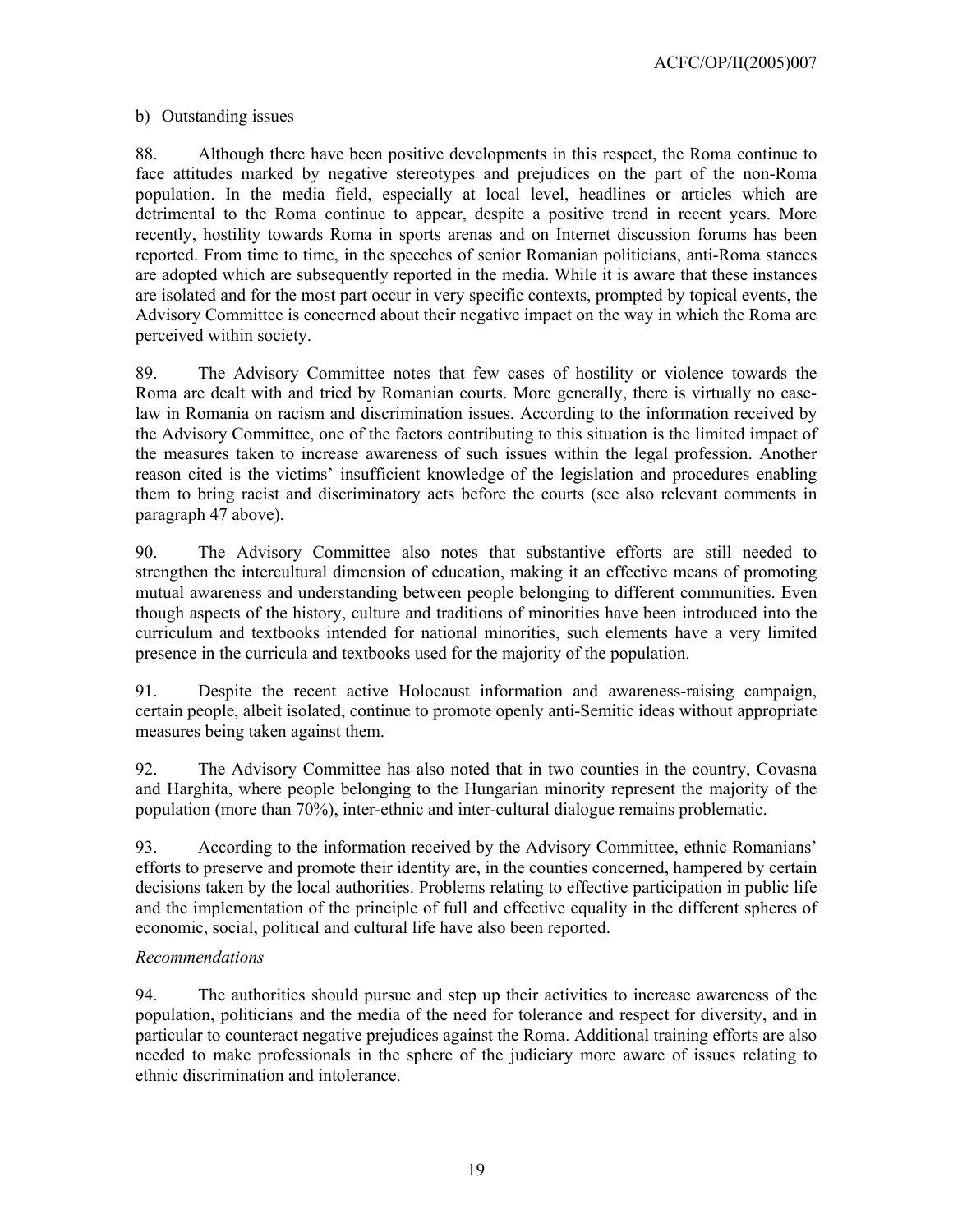95. In the education field, the authorities should attach priority to strengthening the multicultural dimension of curricula and syllabuses. They should, in particular, review textbooks in co-operation with representatives of minorities, so as to give an appropriate reflection of the diversity of Romanian society.

96. The Advisory Committee calls on the central and local authorities to take the necessary measures to improve inter-ethnic dialogue and strengthen mutual respect and understanding in the counties in which persons belonging to the majority are in a minority situation and to protect such persons against any discriminatory practices based on their ethnic origin.

# **Police conduct**

# *Findings of the first cycle*

97. In its first Opinion on Romania, the Advisory Committee expressed its concern that cases of ill-treatment of members of the Roma community by the police continued to be reported and that such allegations were inadequately investigated. The authorities were urged to take firmer measures to put an end to these practices and to improve tolerance among the police forces.

# *Current situation*

a) Positive developments

98. The authorities have in recent years taken many steps to improve relations between the police and minorities, in particular the Roma. Other initiatives have sought to improve the way in which discriminatory practices and other forms of abuse by members of the police forces are prevented and punished.

99. For example, between 2002 and 2005 there were a number of initiatives to train police officers in human rights and tolerance, prevention and non-violent management of conflict in multicultural communities and/or involving Roma, and promoting and encouraging careers in the police for young Roma. A handbook on working in multi-ethnic settings has also been published.

100. The General Police Inspectorate has issued instructions on measures to prevent discrimination<sup>12</sup> and a code of conduct for members of the police forces has also been adopted<sup>13</sup>. It is also planned to establish bodies responsible for applying and monitoring the norms set out in this code. According to various surveys, public confidence in the police is improving, rising from 39% in October 2004 to 48% in September 2005.

b) Outstanding issues

 $\overline{a}$ 

101. Although there has been significant improvement following the efforts made by the authorities, there continue to be reports of inappropriate behaviour by certain police members vis-à-vis persons belonging to the Roma community, in some cases involving violence, although such reports are now much less frequent. Non-governmental sources also indicate that there are shortcomings in the judicial investigations and prosecution of such incidents.

<sup>&</sup>lt;sup>12</sup> Instruction No. 379830/2004 of the General Police Inspectorate.

<sup>&</sup>lt;sup>13</sup> Government Decision No. 991/2005 on the Approval of the Code of Conduct for Members of the Police Forces.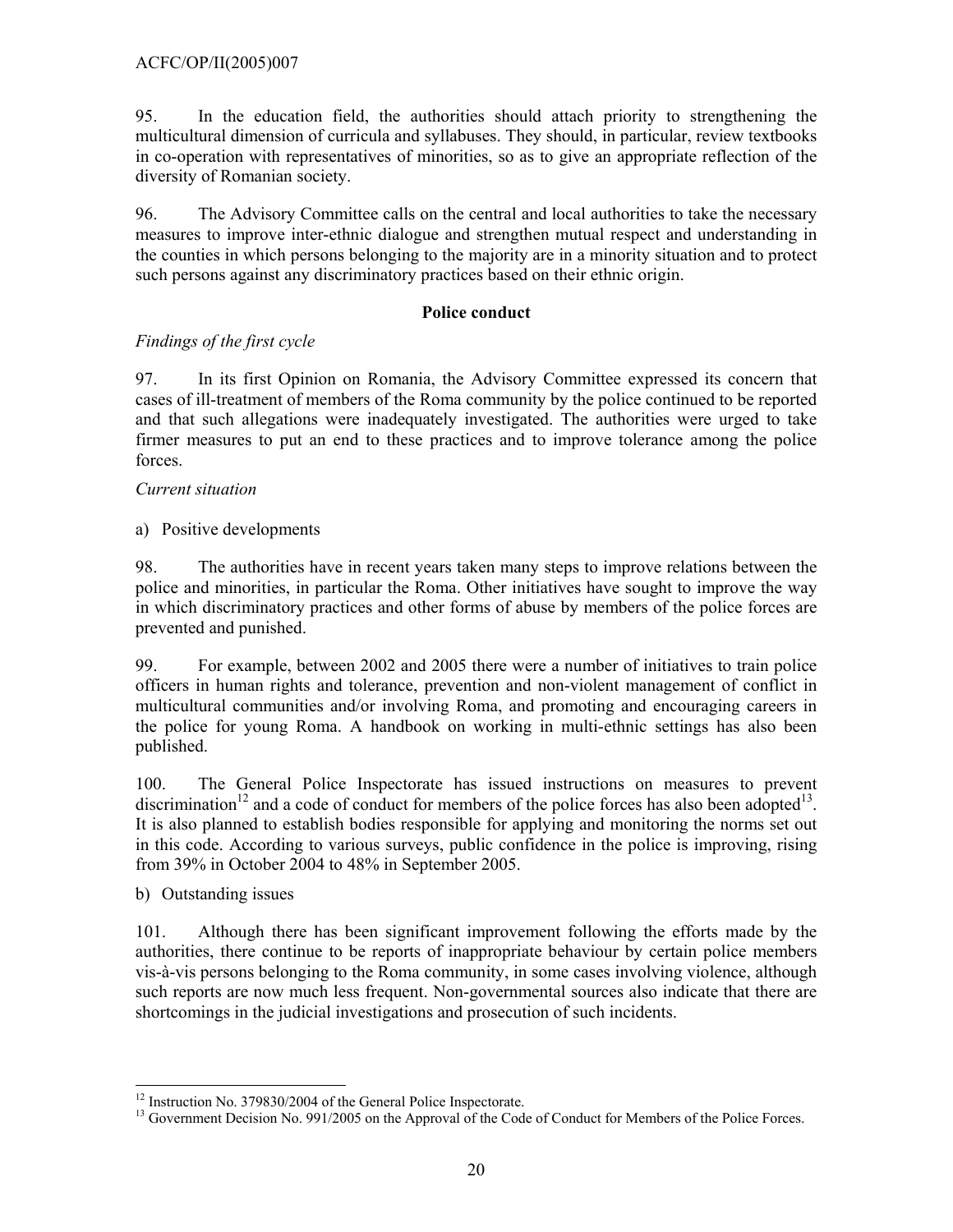102. Despite the fact that the Ministry of the Interior has special investigation procedures and a special body to deal with complaints of abuse by police members and to apply sanctions where appropriate, the Advisory Committee notes that there are concerns with regard to the impartiality of such investigations.

# *Recommendations*

103. The authorities should pursue and step up their action to train the members of the police and raise their awareness of human rights and the specific problems inherent in working with the Roma community and increase their efforts to include more Roma within the police forces. They should also ensure that such training reaches a larger number of police officers and engage in more systematic monitoring of the practical impact of the training provided.

104. The authorities should identify the most appropriate solutions to ensure efficient and impartial investigation of complaints against members of the police forces. Additional measures should be taken to train and inform members of the legal profession to ensure that legislation on discrimination and the provisions of the Criminal Code regarding the fight against racism and intolerance are fully applied.

### **Article 7 of the Framework Convention**

### **Freedom of association**

*Current situation* 

### Outstanding issues

105. The Advisory Committee notes that the Draft Law on the Status of National Minorities provides for particular registration conditions for "organisations of citizens belonging to national minorities<sup>"14</sup>. For certain organisations set up by persons belonging to minorities, these conditions may prove difficult to fulfil and be too restrictive. While the Advisory Committee understands that a number of requirements are necessary for organisations to represent minorities in Parliament, it nonetheless finds that these provisions raise problems from the point of view of freedom of association in the case of organisations set up at local level wishing to promote the interests of national minorities through local elections.

106. At the same time, the Advisory Committee notes that these conditions are very similar to those provided for by the electoral legislation in force regarding the participation of national minorities in local elections, which were criticised by the Venice Commission in  $2004<sup>15</sup>$  (see, in this connection, the observations given under Article 15 below).

107. The Advisory Committee further notes that the impact of these particular registration conditions is not limited to access to elections and political representation alone. Indeed, political organisations are granted certain prerogatives which cultural/association-type organisations, subject to more flexible registration conditions, will not have. These include important rights such as the right to be represented on the Council of National Minorities, to manage special funds and to receive annual grants from the state budget, to put forward representatives in certain institutions and to bring cases of discrimination to the attention of the

l <sup>14</sup> The draft law uses this expression to designate organisations that intend to participate in elections and, accordingly, in public life at local level or in Parliament.

<sup>&</sup>lt;sup>15</sup> Venice Commission, Opinion No. 300/2004 on the Law for the Election of Local Public Administration Authorities in Romania, CDL-AD(2004)040.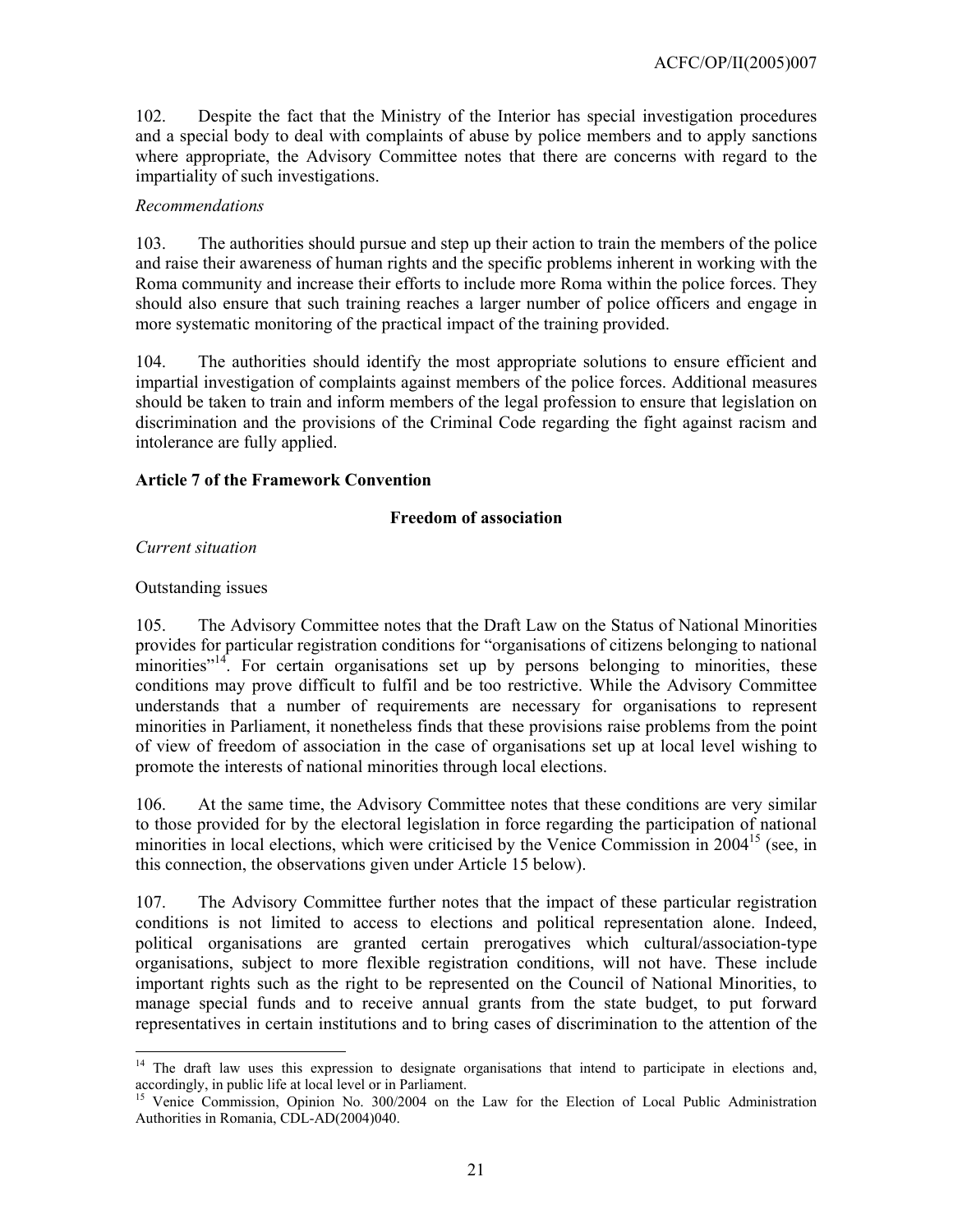National Council for the Fight against Discrimination. The Advisory Committee believes that such differential treatment between organisations of minorities is not conducive to pluralism and internal democracy within minorities (see also the observations given under Article 15 below).

# *Recommendations*

108. The authorities should review the registration conditions envisaged for organisations of national minorities in order to bring them into line with the requirements of the Framework Convention, and more particularly with Article 7.

# **Article 9 of the Framework Convention**

# **Access of persons belonging to national minorities to the media**

# *Findings of the first cycle*

109. In its first Opinion on Romania, the Advisory Committee called on the authorities to ensure a more balanced distribution of resources concerning both television and radio programmes among the various minorities, paying particular attention to the needs of the Roma and the numerically smaller minorities. The authorities were also encouraged to try to improve the time slots for minority radio and television programmes.

# *Current situation*

# a) Positive developments

110. The Advisory Committee welcomes the efforts made by Romania to improve national minorities' access to the public media. It draws particular attention to the opportunities available in this respect to the Hungarian and German minorities. The Hungarians have two weekly programmes in Hungarian on public television, lasting 75 minutes and 50 minutes respectively. The Germans have one 75-minute programme in German. Two dedicated departments, including members of the two minorities in question, are responsible for producing these programmes, which are almost entirely subtitled in Romanian.

111. The Advisory Committee also notes a weekly 48-minute programme entitled "Convietuiri/Living Together", reserved for the other 18 national minorities. At the same time, the second public channel broadcasts weekly programmes lasting 52 minutes for the Hungarians, Germans and Roma respectively, along with an inter-ethnic magazine for the other minorities and two intercultural programmes ("Ethnic Atlas" and "Children's Caravan"). Other programmes for national minorities are broadcast by "România Cultural" and "TVR International", and for the Hungarian and German communities by the Cluj and Timişoara local public television stations.

112. On public radio, programmes amounting to a weekly total of 380 minutes in Hungarian and 370 minutes in German are broadcast from the Bucharest studios. Most programmes in minority languages are, however, broadcast by local and regional studios, accounting for over 10% of their total output. Depending on the region, programmes are broadcast in Armenian, Bulgarian, Croatian, Hungarian, German, Greek, Romani, Russian, Serbian, Slovak, Tatar, Czech, Turkish, Ukrainian, and also in Aromanian.

113. In view of the limited budgetary resources available to public service radio and television, the Advisory Committee notes with satisfaction the clear commitment shown by the producers of public radio and television programmes for national minorities. According to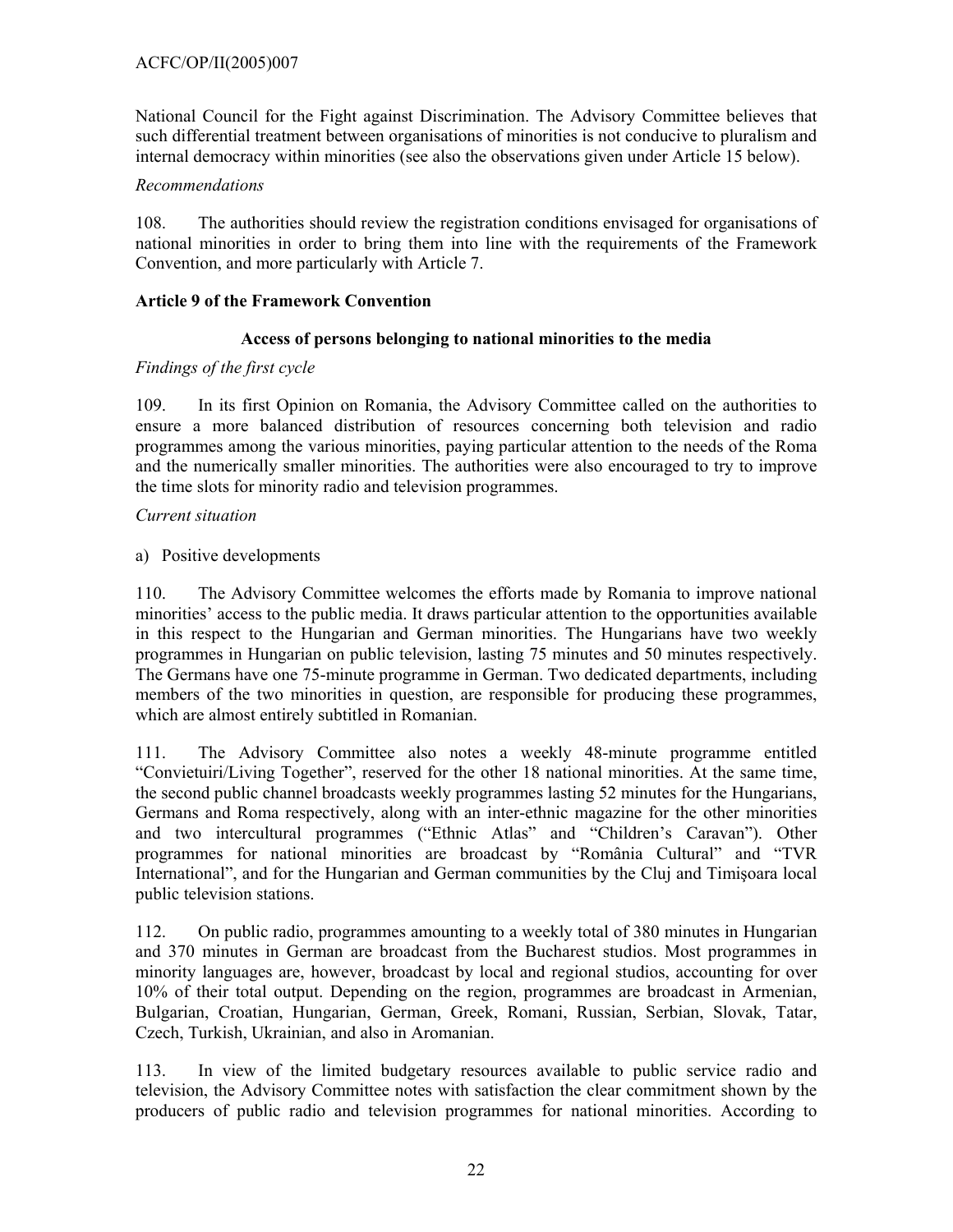different sources, there has also been a significant improvement in the quality of these programmes in recent years. The Advisory Committee appreciates in particular the efforts made by the producers of the programmes for the Roma community to diversify their content and introduce new dimensions. It notes that these programmes now cover, above and beyond key aspects of Roma traditions and culture, the problems faced by the Roma today, the challenges of integration into society and what the Roma themselves have to say about these challenges.

114. The minorities have numerous publications, mostly in the minority language or bilingual. The Hungarians and the Germans in particular, who have a long-standing tradition in this field, have a network of newspapers and publications with a wide readership. In 2003 alone, there were over 120 publications in Hungarian (the press and on-line) in various counties in the country, which received state funding. The German community has several weeklies and a number of monthly cultural magazines in German. The Advisory Committee also notes that, according to the statistics of the Department for Interethnic Relations, in 2004 there were over 30 publications, mostly bilingual, published by organisations of the other minorities.

b) Outstanding issues

115. Despite the above positive developments, the Advisory Committee notes that there is a continuing imbalance between the various national minorities in the media sector, particularly with regard to the air-time allocated to them by the public audio-visual broadcasting service.

116. On the one hand, the Hungarians and Germans have programmes specifically for their communities and a prominent presence in the media; on the other hand, the audio-visual presence of the other minorities is much smaller and less individualised, even though they are given some television and radio air-time. Although the Roma have been given broader media coverage during recent years, their opportunities to use the media in order to raise awareness of Roma issues, remain limited. Roma representatives have expressed their wish to have increased possibilities to produce Roma programmes on local radio and receive state support when applying for licences for their own radio stations.

117. The Advisory Committee notes that, despite the existence of high quality television programmes prepared by journalists for and about minorities, these programmes are broadcast during day-time hours inconvenient for the general public. Both the journalists concerned and the minorities would like at least part of these programmes to be repeated at weekends or at later hours.

118. The national department responsible for radio programmes for national minorities claims that more effort needs to be made to extend these programmes' coverage to certain more remote areas where persons belonging to minorities live, even if in small numbers, who are unable to receive them.

# *Recommendations*

119. The authorities should show greater determination in their efforts to deal with the imbalance, already highlighted in the past by the Advisory Committee, between the different minorities as regards access to the public media. Further efforts are necessary to increase Roma access to local radio, both through licencing measures and by providing material support for the production of Roma programmes.

120. In order to facilitate mutual understanding and dialogue and to increase public awareness about minorities, the public television service should find ways to provide more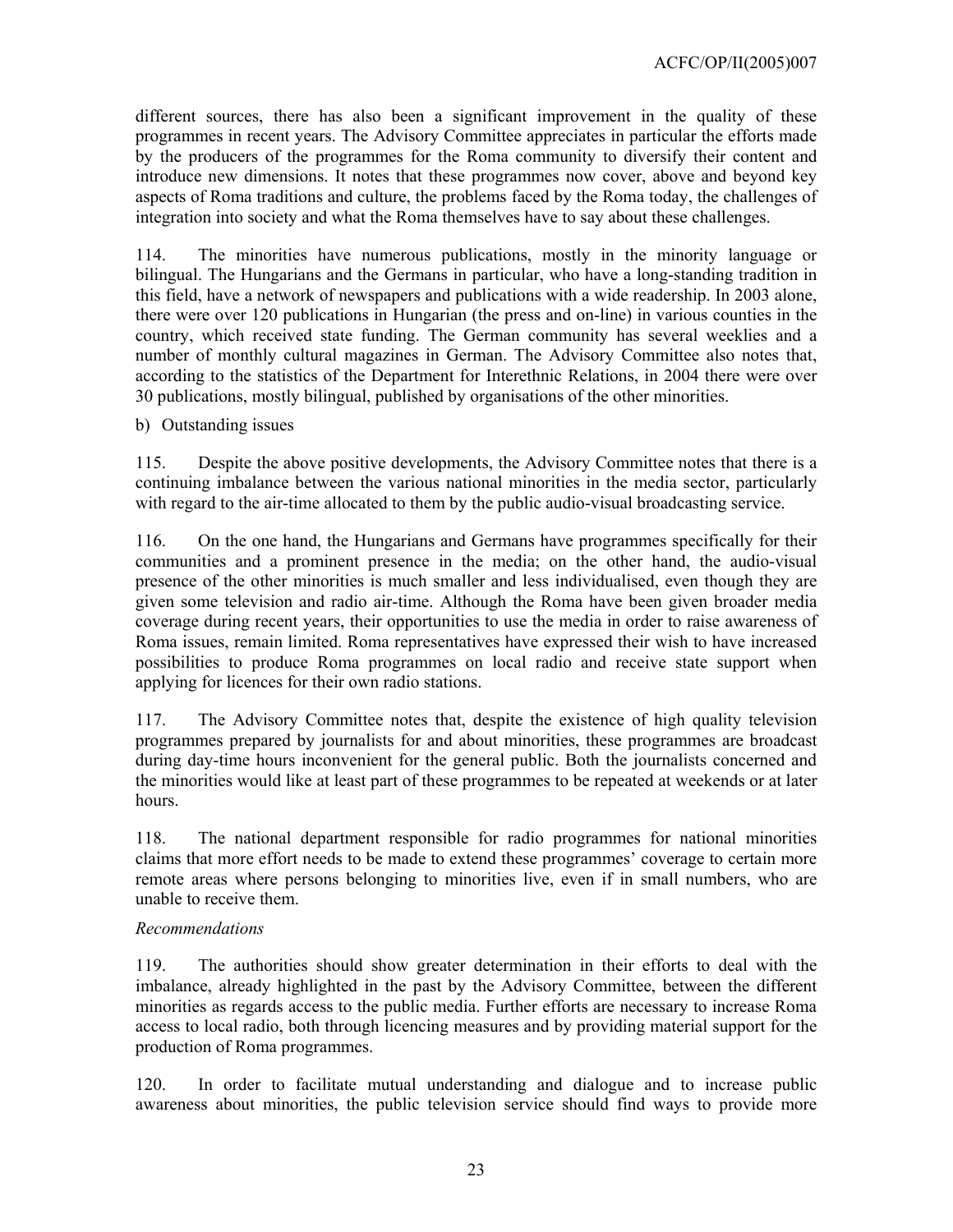convenient time-slots for minority programmes. The authorities should also examine the reported shortcomings concerning the geographical coverage of certain radio programmes.

# **Article 10 of the Framework Convention**

# **Use of minority languages in dealings with local administrative authorities**

# *Findings of the first cycle*

121. In its first Opinion on Romania, the Advisory Committee welcomed the passing in 2001 of the Law on Local Public Administration which provided a number of legal clarifications as to the use of minority languages in dealings with local authorities and which encouraged the authorities to take all the necessary steps to ensure its full implementation.

# *Current situation*

# a) Positive developments

122. The passing of Law No. 215/2001 on local public administration provided Romania with a clearer legal framework for the use of minority languages in the public sphere at local level, spelling out the way in which the guarantees set out in the Constitution in this connection (see Article 120 (2) of the Constitution) should be applied.

123. Under this 2001 law, minority languages may be used orally and in writing in the local administrative units where citizens belonging to a national minority represent over 20% of the population, in dealings between those citizens and the local authorities and in the replies given by the latter. In addition, minority languages should be used to inform persons belonging to national minorities of the agenda of and decisions taken at local authority meetings and, where one third of the local councils is comprised of representatives of minorities, during the council meetings themselves. The law also provides that local authorities should recruit persons with a good knowledge of the languages concerned to posts involving relations with the public.

124. In practice, according to data provided by the last population census, a list of localities fulfilling the conditions set out in Law No. 215/2001 has been drawn up and forwarded to the authorities concerned. According to the detailed information provided in the State Report, these provisions of the law on Local Public Administration are applied, depending on demand, in numerous localities in the 23 counties concerned in the country. The Advisory Committee also notes that a Government decision adopted in  $2002^{16}$  now allows minorities to use their own symbols in official acts/ceremonies.

125. The Advisory Committee welcomes the fact that the Romanian Constitution, revised in October 2003<sup>17</sup>, introduces a significant guarantee for the use of one's mother tongue in the judicial system, stipulating in Article 128 (2), that "Romanian citizens belonging to national minorities have the right to express themselves in their mother tongue before the courts of law, under the terms of the organic law."<sup>18</sup>

 <sup>16</sup> Government Decision No. 223/2002 amending the regulations on the description and use of the nation's flag, anthem and coat of arms.

<sup>&</sup>lt;sup>17</sup> The Romanian Constitution of 1991 was amended and supplemented by Law No. 429/2003 revising the Constitution of Romania, published in the Official Gazette on 29 October 2003.

<sup>18</sup> Article 12 of Law No. 304 of 28 June 2004 on the administration of justice sets out the specific conditions - in particular free access by the person concerned to the services of a translator or interpreter - under which this right may be exercised in practice.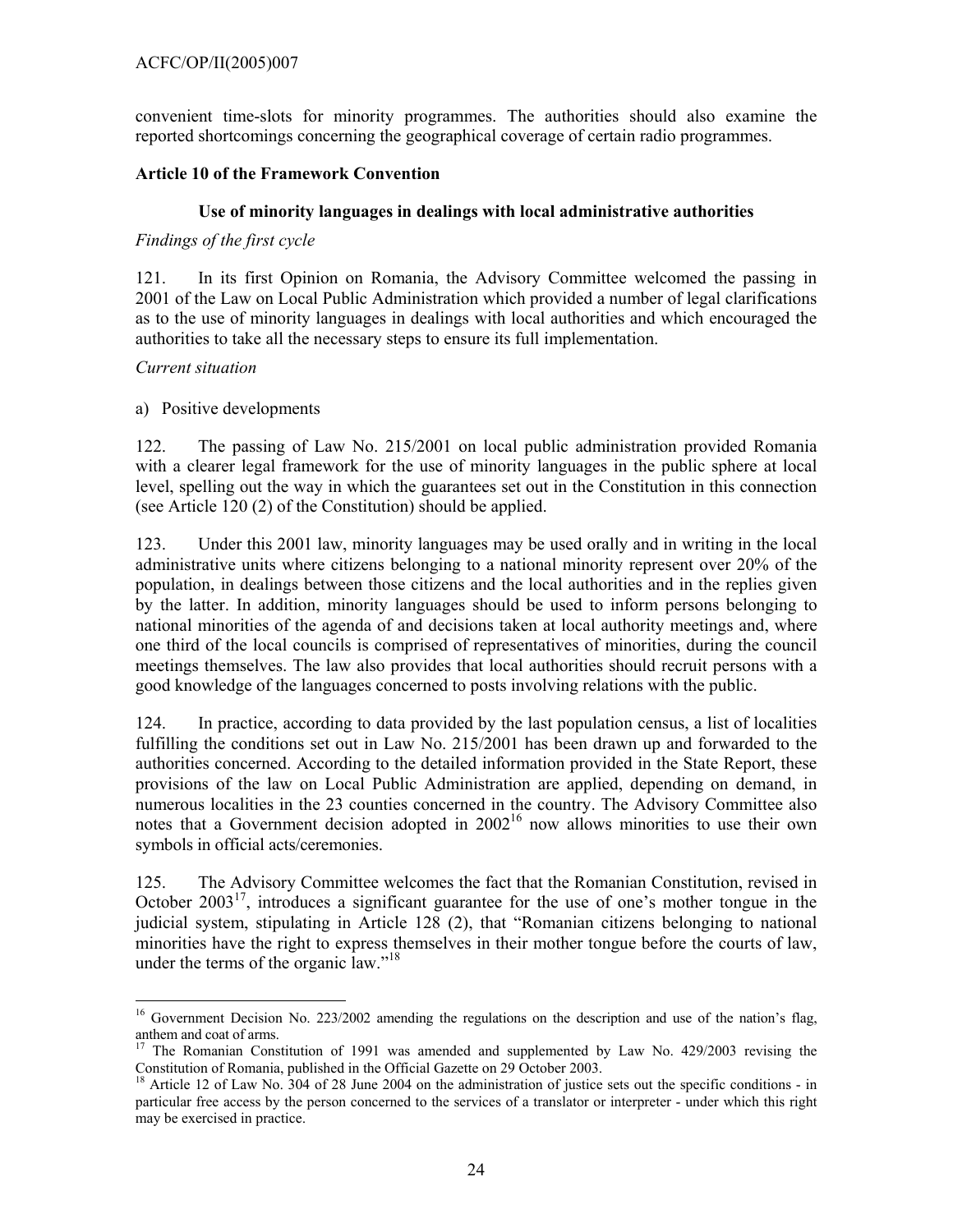126. The Advisory Committee notes with satisfaction that the scope of this right is not limited in Romania to criminal proceedings alone (as referred to in Article 10 of the Framework Convention) and hopes that all the necessary measures to ensure its implementation in practice have been taken by the competent authorities.

# b) Outstanding issues

127. The Advisory Committee notes that implementation of the legislative provisions concerning the use of minority languages in dealings with local public administration has encountered resistance on the part of certain local authorities.

### *Recommendations*

128. The authorities should pursue, in co-operation with representatives of national minorities, their efforts to ensure the practical application of the legislative provisions on the use of minority languages in dealings with local public administration.

129. The authorities are encouraged to ensure that the necessary conditions exist for the application of the new legislative provisions regarding the use of minority languages before the courts.

### **Article 11 of the Framework Convention**

# **Use of minority languages to indicate place names**

### *Findings of the first cycle*

130. In its first Opinion on Romania, the Advisory Committee welcomed the passing in 2001 of the Law on Local Public Administration which introduced new guarantees for the use of minority languages to indicate place names and encouraged the Romanian authorities to implement fully these new legal provisions.

#### *Current situation*

a) Positive developments

131. Romania has made significant progress in applying Article 11, paragraph 3 of the Framework Convention through the implementation of Law No. 215/2001 on Local Public Administration. Article 90 (4) of this law authorises the use of minority languages for signs indicating the names of localities and local public institutions, in administrative-territorial units in which people belonging to a national minority represent over 20% of the local population.

132. In practical terms, it appears that these provisions have been implemented in more than 20 counties, in localities where the conditions required by the law have been met, and also in some cases - according to non-governmental sources - in localities where the 20% requirement has not been reached.

### b) Outstanding issues

133. Despite the above-mentioned positive developments, a number of shortcomings in the implementation of Law No. 215/2001 have been reported by representatives of certain groups, such as the Ukrainians, who mention difficulties encountered in applying the provisions although the statutory 20% threshold had been reached.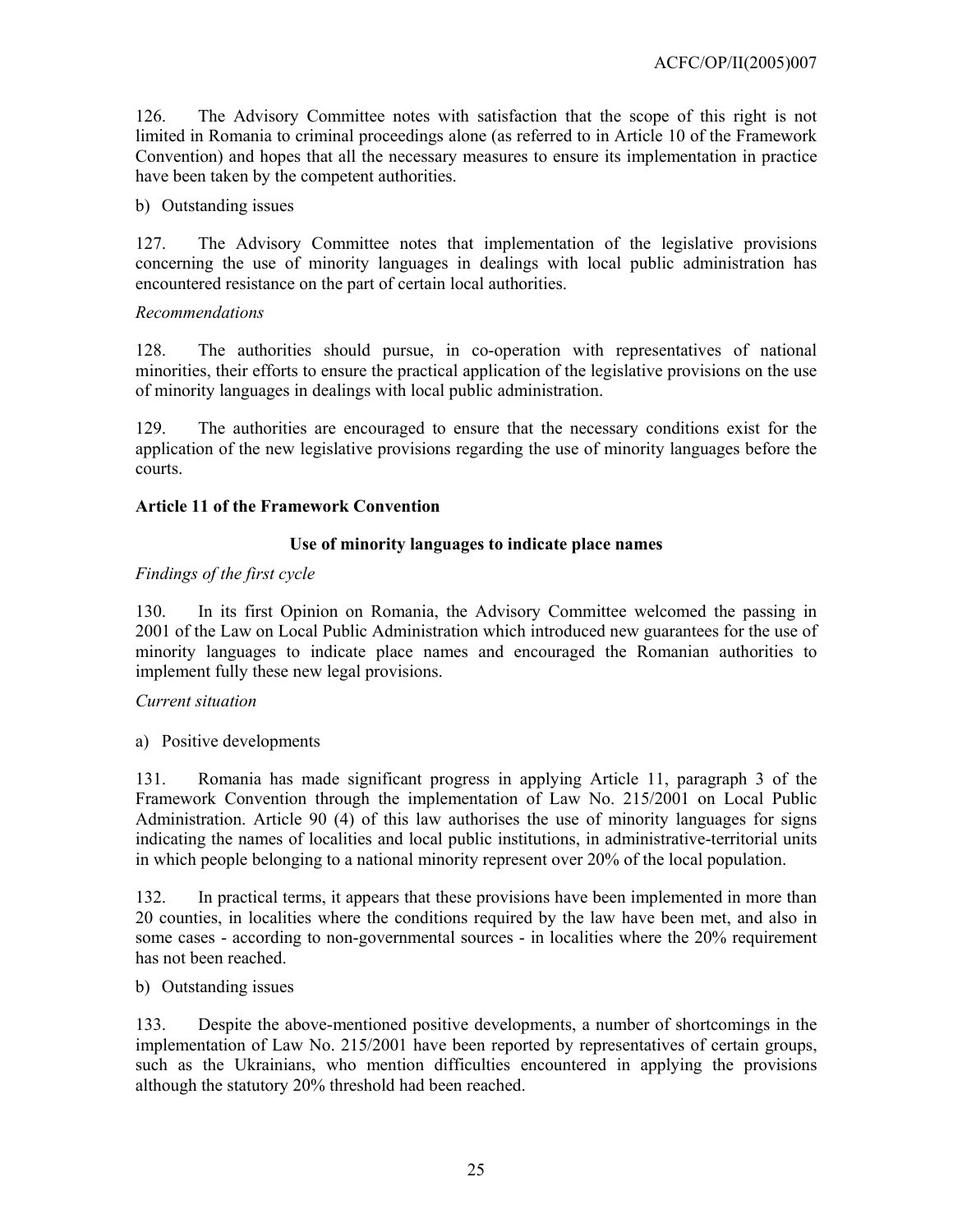# ACFC/OP/II(2005)007

# *Recommendation*

134. The authorities should pursue their efforts to ensure the effective implementation of Section 90 (4) of the Law on Local Public Administration, making additional efforts to examine, in consultation with those concerned, the existing needs in this field.

# **Article 12 of the Framework Convention**

# **Multicultural and intercultural dimension of education**

# *Findings of the first cycle*

135. In its first Opinion on Romania, the Advisory Committee welcomed the efforts made to improve the situation of national minorities in the educational field, and the numerous improvements noted, particularly in the teaching of minority languages. The Advisory Committee called on the authorities to review their approach to history teaching in order to reflect more fully the ethnic diversity of the country and to encourage mutual awareness and understanding.

# *Current situation*

a) Positive developments

136. The Advisory Committee notes with satisfaction that aspects of the history, culture and traditions of persons belonging to national minorities are now offered as optional subjects to pupils belonging to the minorities concerned, in their mother tongue. Religion may also be taught as an optional subject in the mother tongue. A textbook on Roma history, culture and traditions has been elaborated and is available for the use of Roma children. Training courses for working with Roma children have been organised for non-Roma teachers (420 in 2004.

137. The Advisory Committee also appreciates the many out-of-school activities run at central level and given financial support by the Department for Interethnic Relations as well as by schools, activities meant to encourage dialogue between pupils and teachers belonging to different communities.

b) Outstanding issues

 $\overline{a}$ 

138. Nonetheless, the Advisory Committee remains concerned about the limited presence in the common school curricula, and in the textbooks and educational material designed for pupils belonging to the majority population, of information regarding the history and culture of the country's national minorities, even though the Education Act provides for such topics to be covered<sup>19</sup>. However, the competent authorities point to recent initiatives aiming at promoting ethnic diversity more fully in history textbooks (for the current school year, for pupils in grade 10 and with effect from 2006, for those in grade 12). According to the Ministry of Education and Research, such initiatives will also apply to literature textbooks.

139. The Advisory Committee also notes that the Draft Law on the Status of National Minorities makes several references in Article 17 to the state's obligation to guarantee teaching of or in minority languages in separate groups, or in kindergarten, schools, separate sections or classes. The Advisory Committee is aware that teaching for national minorities has its own specific features and may involve separate teaching. However, it hopes that in the legislative

 $19$  Article 123 (3) of Law No. 84/1995 on Education, amended and supplemented.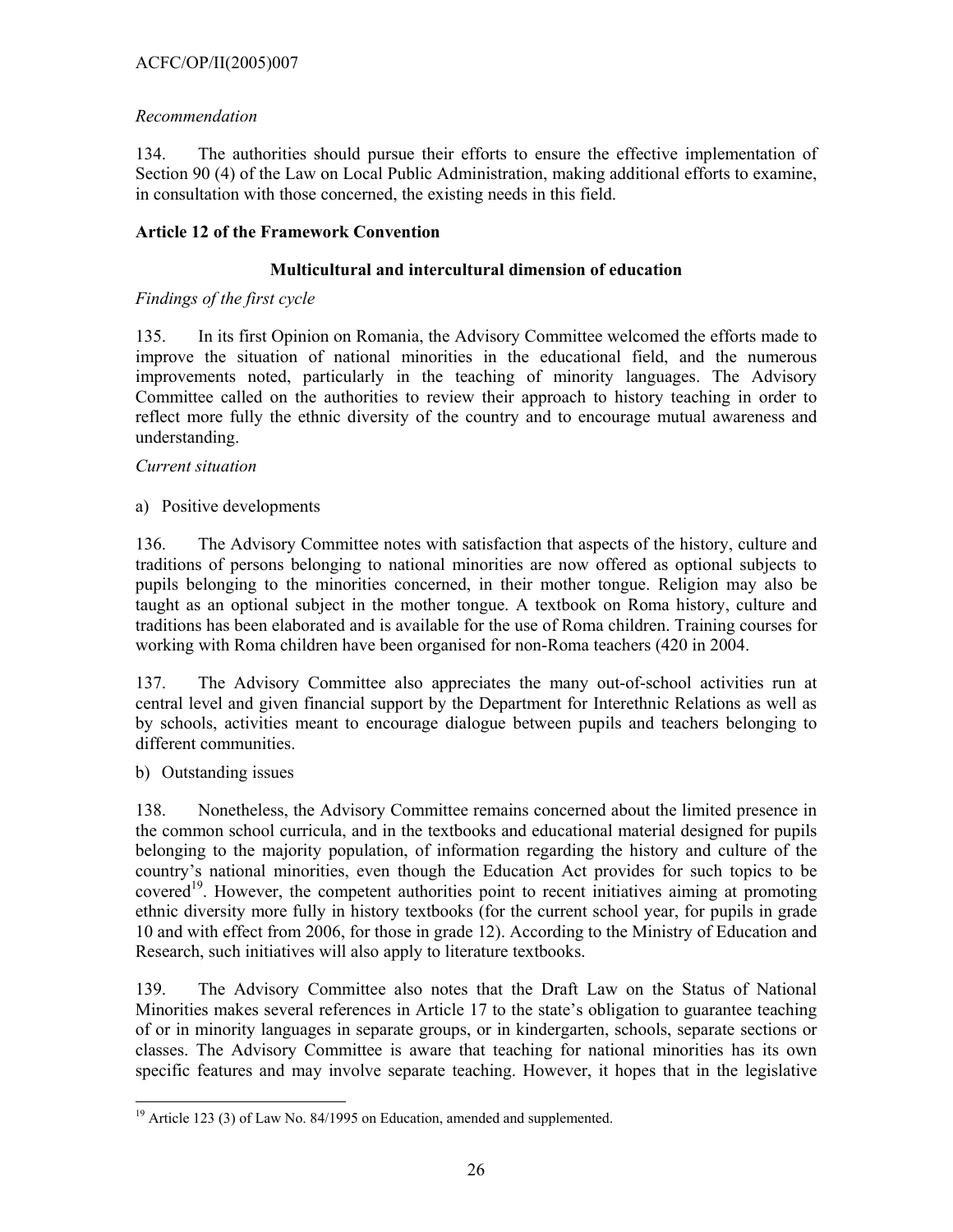process, the most appropriate approach and wording will be identified in order to promote multicultural education and to offer such forms of separate education as one possible option, and not as the only option provided for in the legislation.

# *Recommendation*

140. The authorities should review the curriculum and syllabi of schools so as to adequately incorporate aspects which will enhance the country's ethnic and cultural diversity and ensure that the majority are more aware of the history and cultural identity of minorities. At the legislative level, the authorities are encouraged to promote an integrated and multicultural approach to education when addressing the right to education of persons belonging to national minorities.

# **Equality of opportunity in access to education – textbooks and teacher training**

# *Findings of the first cycle*

141. In its first Opinion on Romania, the Advisory Committee noted that the number of textbooks in minority languages and qualified teachers from certain smaller minorities continued to be insufficient. The authorities were encouraged to redouble their efforts to address this situation.

### *Current situation*

a) Positive developments

142. The Advisory Committee notes that Romania has a generous legal basis which has given rise to an elaborate system of education for national minorities. It welcomes the commitment shown by the authorities to improve and consolidate this system under difficult financial circumstances, bearing in mind the rather limited proportion (around 4%) allocated to education in the national budget.

143. The Advisory Committee further notes that the recently introduced decentralised system of funding education<sup>20</sup>, based on a standard amount per pupil, takes into consideration the fact that the costs for pupils belonging to minorities are necessarily higher. This new system, which is supposed to take better account of existing needs, is currently being introduced on an experimental basis in a number of counties in Romania.

144. In order to overcome the shortage of appropriate textbooks, in recent years the authorities have translated new textbooks for subjects such as maths, civics, biology, etc into minority languages. Also in preparation or under consideration are literary anthologies (in Serbian and Slovak) and textbooks covering the history of the Czech, Bulgarian, German, Hungarian, Serbian and Slovak minorities in the language of the community concerned.

145. The Advisory Committee notes with satisfaction that the Ministry of Education and Research is paying priority attention to the quality of education. This includes the adoption of specific regulatory provisions<sup>21</sup> incorporating education quality criteria and mechanisms to monitor implementation. Although additional efforts are required to meet existing needs, it notes

l  $^{20}$  Law No. 354/2004 supplementing and amending Law No. 84/1995.

<sup>&</sup>lt;sup>21</sup> Emergency Government Order No.75 of 20 July 2005, on the quality of education, Official Gazette No. 642/20 July 2005.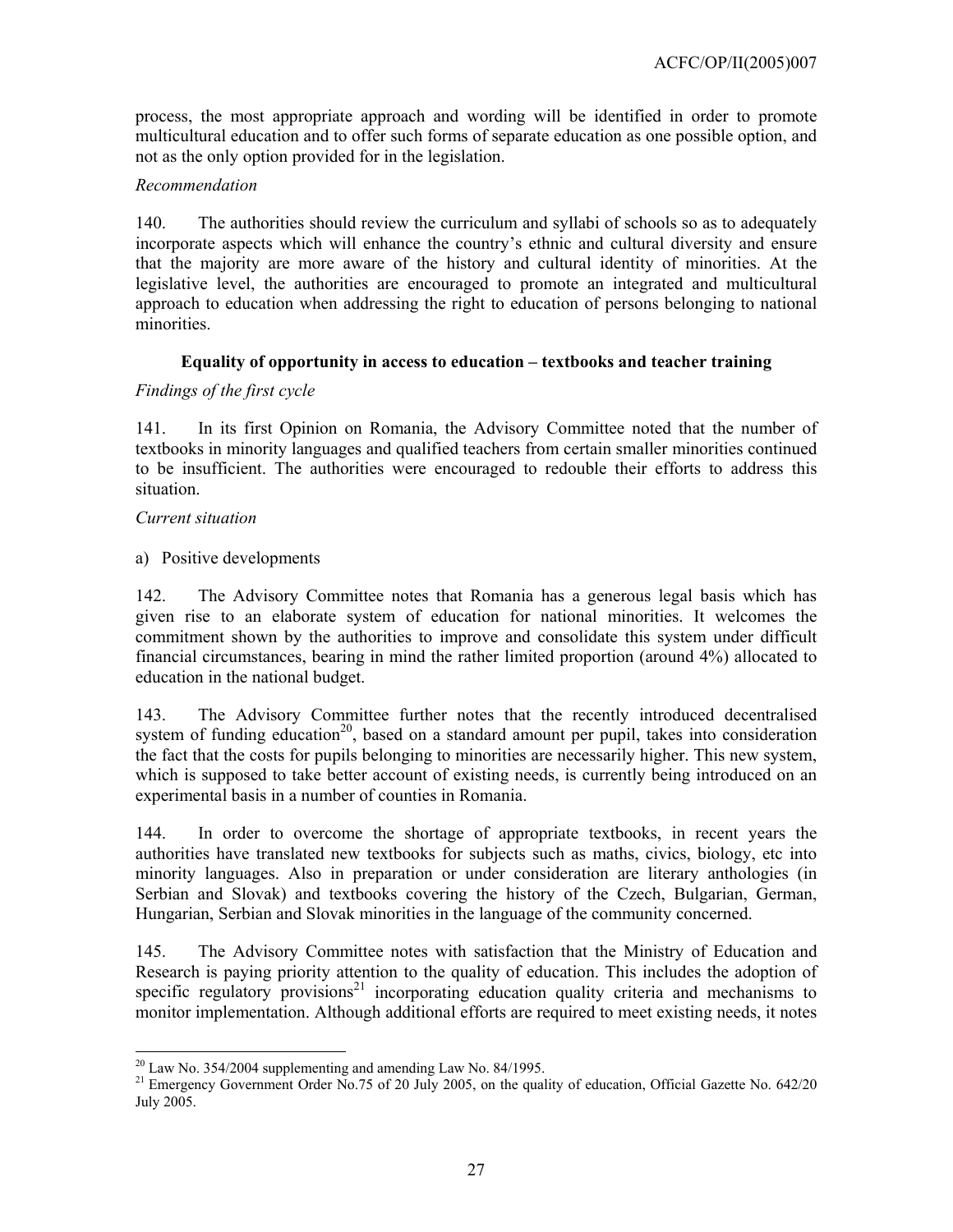the training measures taken to reduce the number of unqualified or under-qualified teachers in the sector of education for national minorities.

146. The Draft Law on the Status of National Minorities reasserts the right to education, already acknowledged in Romanian legislation, of persons belonging to national minorities and significantly enhances participation by such persons in the taking of decisions in this field. The Advisory Committee further notes that the draft law contains very favourable provisions in the field of education, such as the obligation for the State to guarantee education in the minority language at all levels and in all forms and types of education. In view of the financial difficulties mentioned above, the Advisory Committee hopes that impact and feasibility studies have been carried out prior to the introduction of such ambitious provisions (see also relevant comments under Article 5 above).

# b) Outstanding issues

147. Although Romanian legislation offers persons belonging to national minorities broad opportunities in access to education and in receiving an education tailored to their specific needs, a number of shortcomings remain, particularly at local level, in the implementation of this legislation.

148. The authorities continue to experience difficulties in providing the requisite number of textbooks in the various subjects concerned, especially for the smaller minorities. In addition, minority languages continue in some cases to be taught by unqualified staff. Over and above the high costs of producing adequate textbooks, the authorities also seem to find it difficult to motivate young people - whether they belong to national minorities or to the majority - to consider a career in teaching. The Advisory Committee is concerned by the fact that, due to the economic situation of the country, severe financial restrictions affect Romania's education system, including the policies and measures specifically devised for national minorities. It notes that too often laudable initiatives launched in the education field depend on the existence of external financial support. More generally, the Advisory Committee notes that the plans as well as the legislation in force do not correspond to the resources available (see also comments in paragraph 142 above).

149. Nevertheless, the Advisory Committee has taken note of a recent Order from the Ministry of Education and Research, adopted in April 2005, authorising minorities to prepare their own textbooks in their mother tongue for various subjects, in line with the common curriculum. The Advisory Committee believes that such a solution, while it might address the problems in the short term, should not mean in the long term that the State does not have to fulfil its responsibilities and obligations in this field.

150. The Advisory Committee notes with concern the information provided by representatives of the Turkish minority as well as by the National Institute for Statistics regarding the high level of illiteracy among young people belonging to this community.

# *Recommendation*

151. The authorities should redouble their efforts to ensure, particularly for the numerically smaller minorities, an adequate number of textbooks and qualified teachers to teach minority languages or in these languages.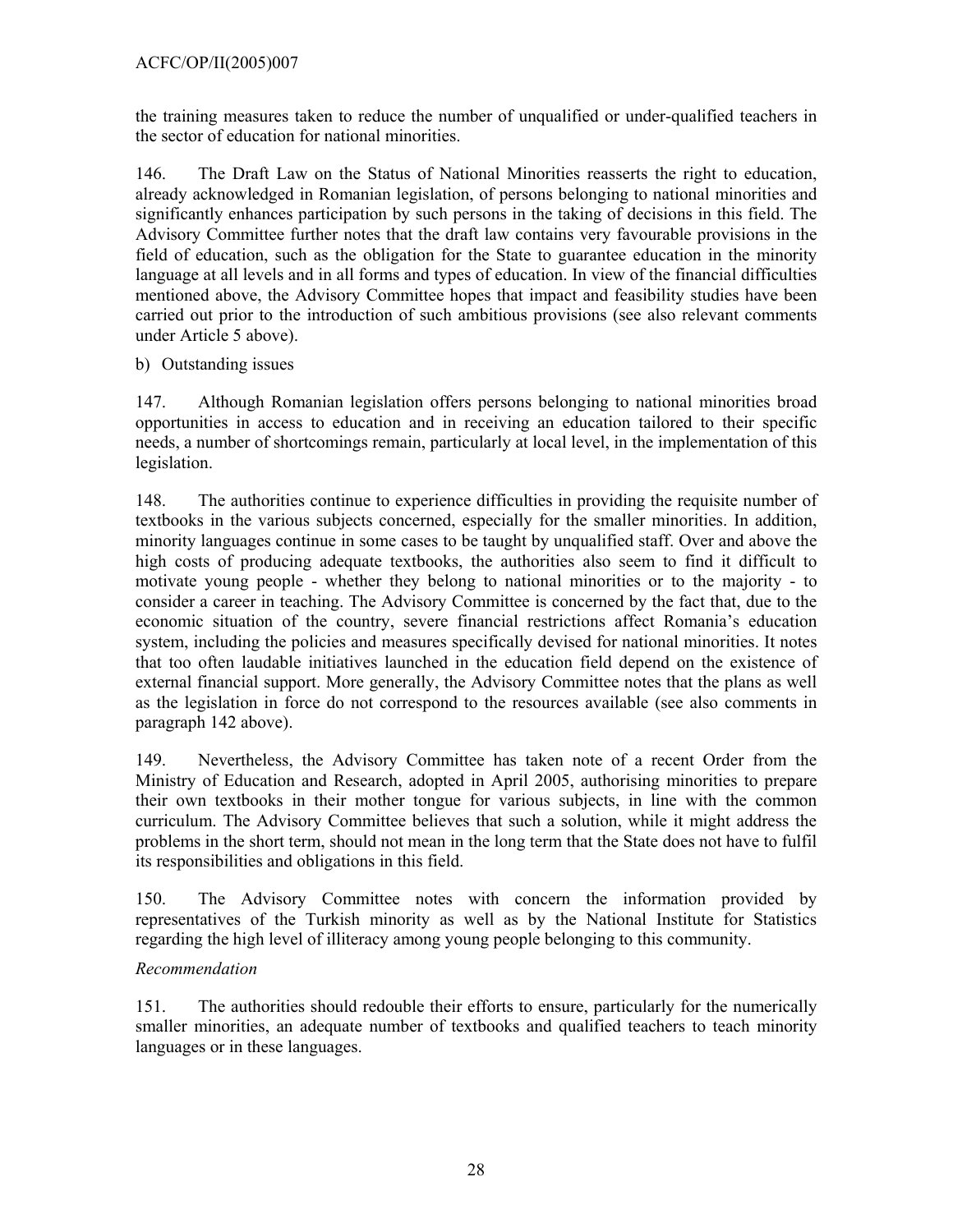# **Situation of the Roma**

### *Findings of the first cycle*

152. In its first Opinion on Romania, the Advisory Committee, noting the difficulties encountered by the Roma in the field of education, particularly absenteeism, called on the authorities to take additional measures, including socio-economic support, in order to improve the situation.

#### *Current situation*

a) Positive developments

153. The Advisory Committee notes with satisfaction that the Romanian authorities continue to view education of the Roma as a priority area of action. It appreciates the fact that the Ministry of Education and Research is focusing on an integrated approach for Roma children and that efforts are being made to involve Roma representatives in education programmes and projects of direct relevance to them.

154. At the institutional level, inspectors for Roma education have been appointed in all county school inspectorates, and Roma mediators have been appointed in schools. A Roma specialist, acknowledged by his own community, now works in the Ministry of Education and Research.

155. In practical terms, significant resources have been allocated to the production of textbooks for the teaching of the Roma language, culture and history, and to train an adequate number of qualified teachers from among the Roma community to teach these subjects (see observations under Article 14 below). To address the problem of absenteeism and improve conditions enabling Roma children to achieve better school results, the authorities have also made provision for socio-economic support (including the distribution of snacks at school) and taken a number of initiatives to encourage Roma families realise to pay increased attention to education.

156. The Advisory Committee also welcomes the active measures taken to promote Roma access to university and, more recently, upper secondary school, through the allocation of specific places reserved for the Roma (398 in over 40 universities for the 2005-2006 academic year). Despite the fact that certain failings have been reported in the practical application of these measures, designed by the authorities as a means of forming an elite among the Roma, significant results have already been noted.

157. Specific measures have also been taken to promote vocational education for Roma, with places reserved for them in professional training establishments. Vocational training projects, linked to traditional handicraft occupations of the Roma, have also been developed at local level.

b) Outstanding issues

158. Despite the above efforts, a large proportion of Roma children continue to fail at school and drop out, often as early as primary school level, or to remain outside the school system altogether. Roma representatives and other sources, while appreciating the specific education measures introduced by the authorities, consider that insufficient steps have been taken to address the socio-economic factors contributing to this situation (poverty, poor health, parents'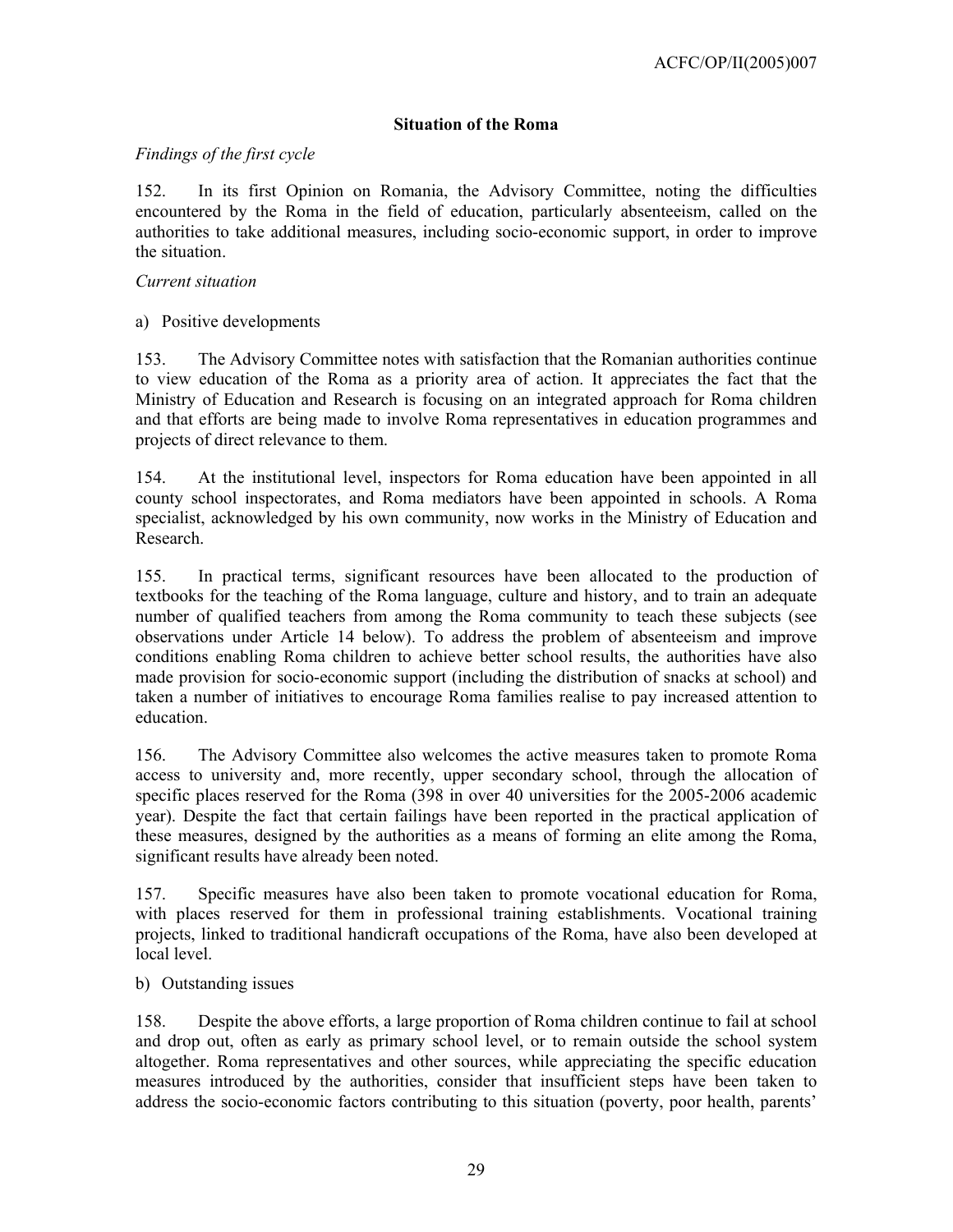educational level, traditions etc.). The stereotypes and negative attitudes vis-à-vis the Roma among pupils' parents and in schools are other factors limiting the effectiveness and impact of the measures adopted.

159. In this context, the Advisory Committee notes with concern reported attempts and occasional cases of isolation of Roma children within the education system. Nonetheless, it notes that the authorities are fully aware of this problem and it welcomes the steps already taken by the Ministry of Education and Research to tackle this phenomenon. For example, a special committee has been set up within the Ministry and a Notification<sup>22</sup>, has been issued to all staff and schools concerned, defining and prohibiting segregation in its different forms and setting out specific measures to address the problem.

# *Recommendations*

160. While pursuing the positive measures taken in respect of the Roma in the field of education, the authorities should step up their efforts to provide socio-economic support and raise awareness among Roma families and the rest of the population. The measures and projects launched in the sphere of vocational training should be pursued and developed further, in constant co-operation with the Roma and the local authorities concerned.

161. Priority attention should be given to the implementation of the measures agreed upon to put an end to the separation of Roma children in the education system and to ensure ongoing monitoring of the situation in this field.

# **Article 14 of the Framework Convention**

# **Teaching of minority languages and in these languages**

# *Findings of the first cycle*

162. In its first Opinion on Romania, the Advisory Committee noted that Romania had a system of teaching minority languages and providing instruction in those languages. The authorities were encouraged to ensure the effective implementation of this system with regard to certain numerically smaller minorities, in line with existing needs, and to examine the shortcomings identified in this respect.

# *Current situation*

l

a) Positive developments

163. The Advisory Committee notes that Romania has an elaborate and dynamic system of teaching minority languages and providing instruction in those languages. This system ranges from pre-school to upper secondary school and, for a growing number of pupils<sup>23</sup>, technical vocational education.

<sup>&</sup>lt;sup>22</sup> Notification No. 29323/20/04/2004 issued by the Ministry of Education and Research. The notification gives a list of practical steps to bring such practices to an end and desegregate the pupils in question. In addition, it fixes a deadline of three years in which the measures must be applied.

 $23$  While in the 1989-1990 academic year only 125 pupils were enrolled in vocational education with instruction in a minority language, in 2003-2004 the total exceeded 9,700 pupils.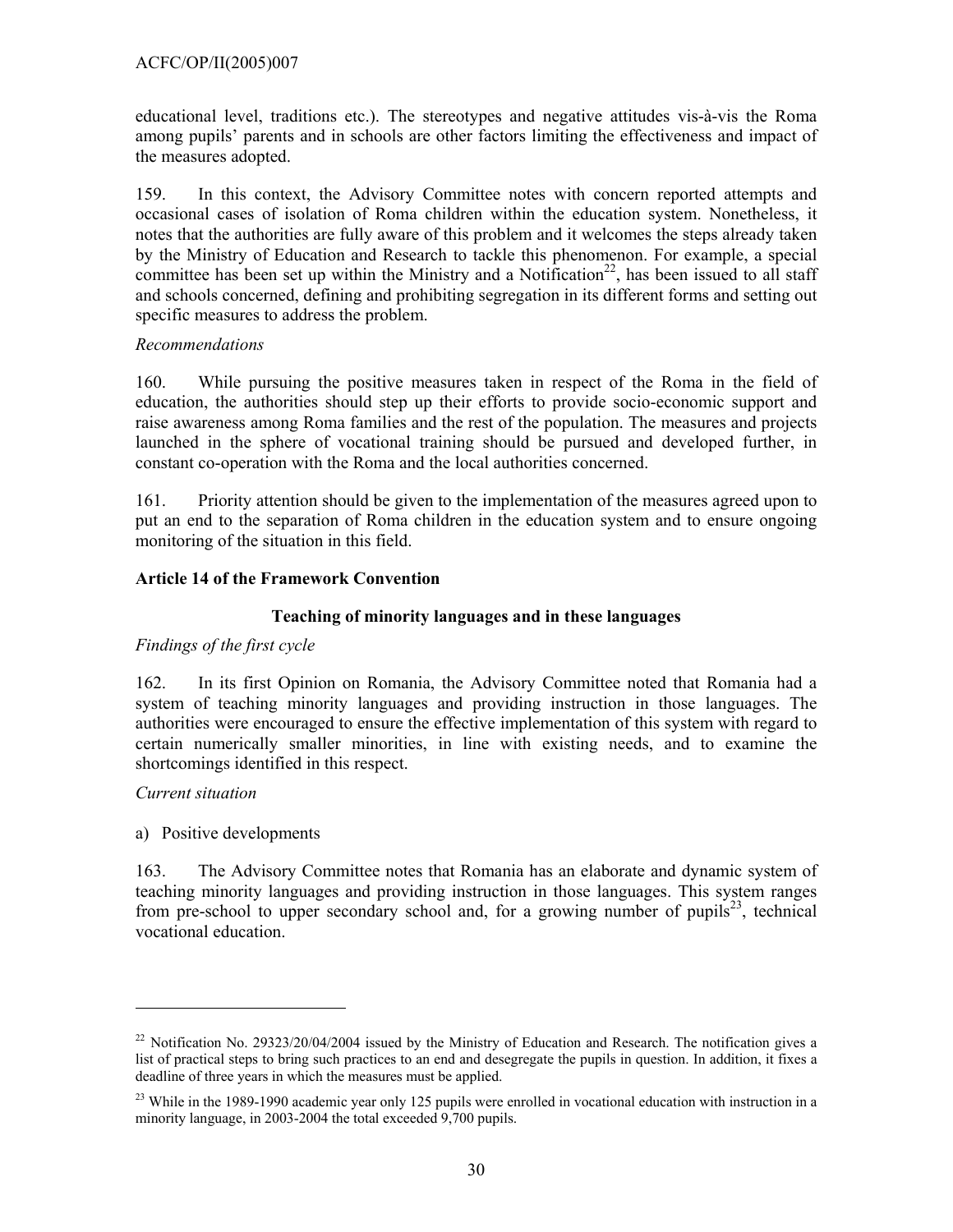164. According to official figures for pre-university education, in the 2004-2005 academic year, teaching was provided in Hungarian, German, Ukrainian, Serbian, Slovak, Czech, Croatian and Bulgarian. In all, this involved 204,191 pupils in 1,772 classes or groups. The Advisory Committee observes that the teaching of Hungarian (88.29%) and the number of pupils belonging to the Hungarian minority (181,887) represent a significant proportion of teaching in the mother tongue. For the same academic year (2004-2005), pupils belonging to the Croatian and Turkish minority were taught in their mother tongue for part of their course.

165. In addition, minority languages were taught as separate subjects for children whose mother tongue was Armenian, Bulgarian, Greek, Polish, Romani, Russian, Czech, Croatian, German, Hungarian, Serbian, Slovak, Turkish and Ukrainian.

166. In higher education, sections for the study of minority languages have been introduced in several universities in regions where minorities live. For students of Hungarian or German origin, there are also sections or courses in their respective language. The Advisory Committee notes in particular the opportunities available for higher education at the Babes-Bolyai University in Cluj-Napoca, a multi-cultural institution offering teaching in Romanian, Hungarian and German. In addition, a private Hungarian-language university, supported financially by Hungary, has been in operation for several years in Cluj-Napoca, with sections in a number of other towns. Nevertheless, representatives of the Hungarian minority consider insufficient the opportunities available at the Babes-Bolyai University in Cluj-Napoca and require the setting up of a state funded university in Hungarian as an issue of particular importance for the Hungarian minority.

### b) Outstanding issues

167. The Advisory Committee notes that despite the above positive developments, certain numerically smaller minorities or those which cannot benefit from the support of a kin-state maintain that there are too few opportunities available to them as things currently stand. The representatives of the Ukrainian minority, for example, consider that there are too few classes available to them and point out that for some pupils the schools in question are too far away from where they live.

#### *Recommendation*

168. The authorities should review the situation, in consultation with the representatives of minorities, to see whether the opportunities for learning the minority languages in question correspond to actual needs and, where appropriate, take the necessary steps to address any shortcomings.

# **Study of the Roma language**

# *Findings of the first cycle*

169. In its first Opinion on Romania, the Advisory Committee noted the very limited opportunities for learning the Roma language and the lack of any teaching in this language in Romania. The authorities were urged to examine the situation in conjunction with the Roma and take the requisite steps to make the necessary improvements.

# *Current situation*

a) Positive developments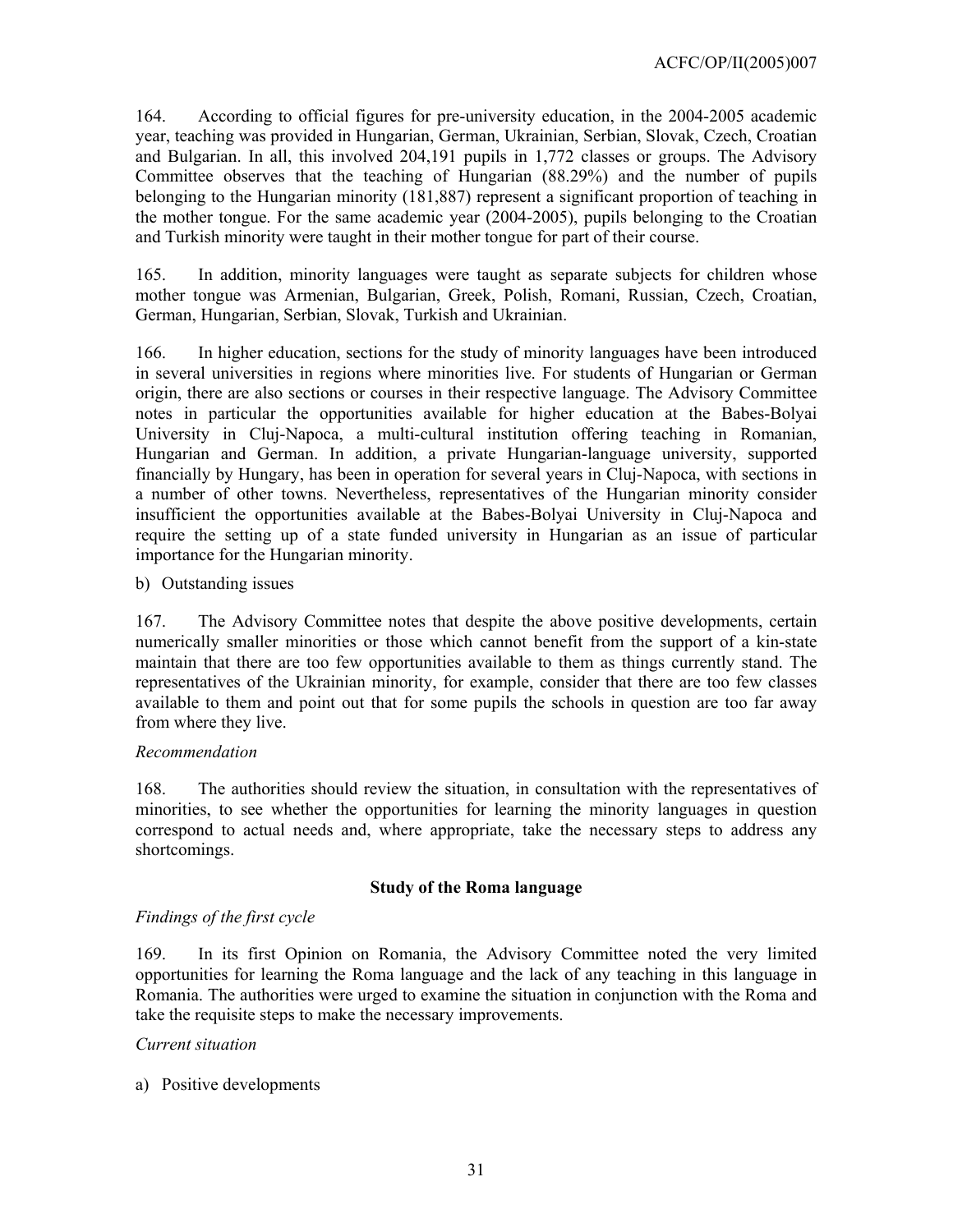# ACFC/OP/II(2005)007

170. Following the involvement of the Ministry of Education and Research, there has been significant progress in the teaching of the Roma language in Romania. The Roma now have textbooks (for both children and adults) for learning their language and additional classes for this purpose are included in the curriculum at the parents' request.

171. Roma language and literature studies have been introduced in the University of Bucharest with a special section which has 10 places per year. Short-duration and distance learning courses (45-60 participants each year) are run for unqualified teachers, and it has been possible to co-opt young Roma who have completed their secondary school studies to augment the ranks of language teachers. Other courses have been set up to train teachers of Roma history and traditions and to train inspectors for the education given to Roma.

172. Considerable attention has also been focused on producing teaching material. This includes the preparation and publication of dictionaries, a handbook on positive practices for teaching Roma children, audio cassettes comprising a selection of Roma tales and proverbs and also a textbook to teach reading to young and adult Roma.

173. As a result of these measures there has been an increase in the number of Roma pupils studying their mother tongue and heightened interest in studying the language among the Roma community. According to official figures, approximately 25,000 Roma children are studying the Roma language, history and traditions. Over 390 of the teachers involved are of Roma origin. Other initiatives, such as Roma language and culture summer camps, are designed to promote the use of the Roma language in out-of-school activities.

# b) Outstanding issues

174. The Advisory Committee notes that, for the moment, the teaching of the Roma language covers only a limited proportion of the Roma population who could potentially be interested. In order to develop and consolidate the system, constant efforts alongside appropriate financial resources are required, and this should include placing a greater emphasis on informing families about the opportunities that exist.

# *Recommendation*

175. The authorities should pursue their efforts to develop further the opportunities for teaching the Roma language, in co-operation with Roma representatives, and ensure that there is ongoing assessment of actual needs.

# **Article 15 of the Framework Convention**

# **Participation of persons belonging to national minorities in public affairs**

# *Findings of the first cycle*

176. In its first Opinion on Romania, the Advisory Committee, while welcoming the opportunities created to promote the participation of persons belonging to national minorities in public life, noted certain shortcomings in this field and encouraged the authorities to take appropriate action.

177. The Advisory Committee noted in particular that there was insufficient consultation of the Council of National Minorities and that this Council had limited impact in the decisionmaking process. It also noted the preferential treatment accorded to organisations of national minorities which were represented in Parliament and which were members of the Council. The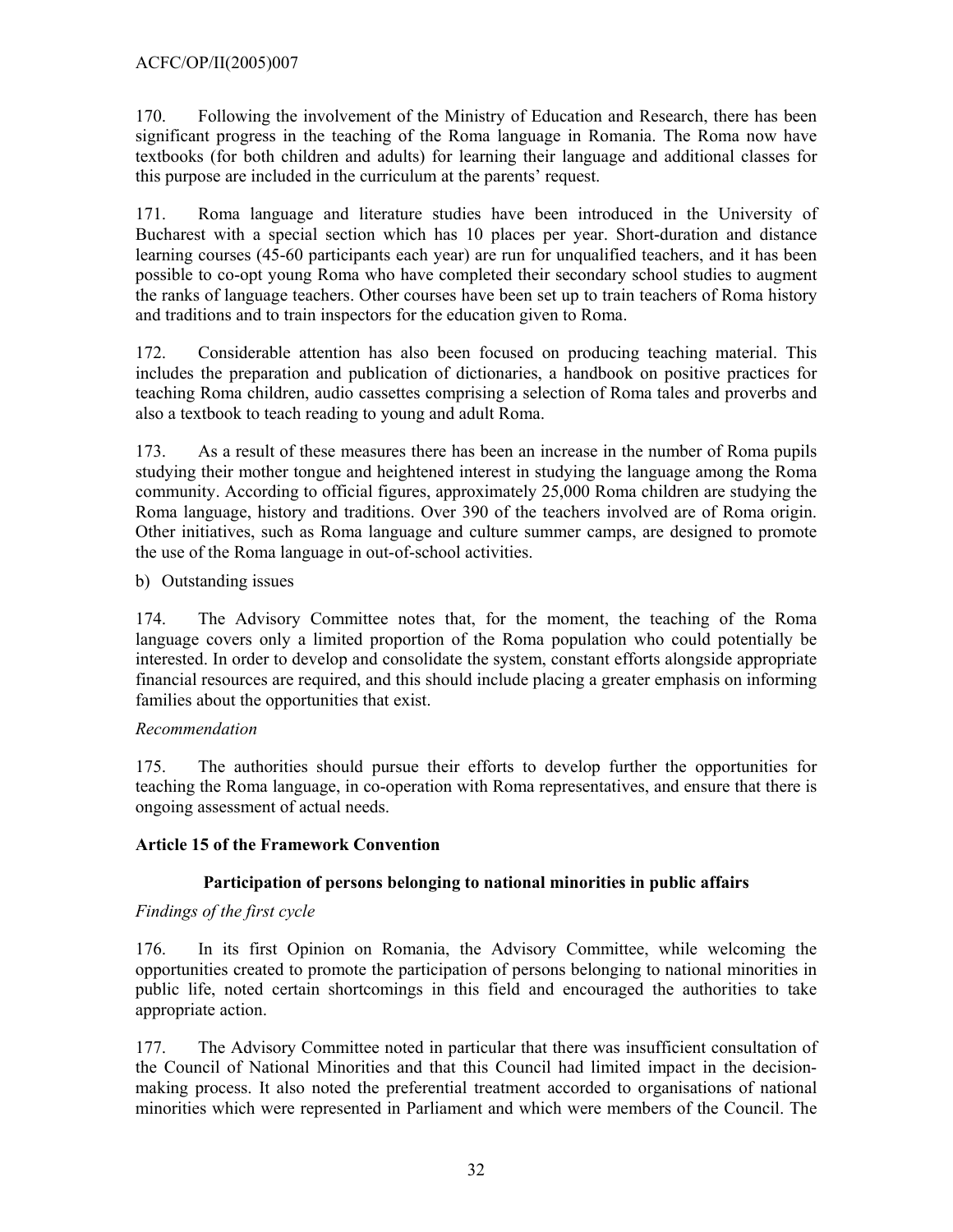authorities were encouraged to step up their efforts to support participation of the Roma in economic and social life.

### *Current situation*

l

### a) Positive developments

178. The Advisory Committee welcomes the legislative and institutional measures taken in Romania to enable persons belonging to national minorities to play a full part in public life. Above and beyond the right to parliamentary representation, guaranteed by the Constitution and set out in the electoral legislation, persons belonging to national minorities can make their voice heard through the Council of National Minorities, a consultative body to the Government.

179. Following the last parliamentary elections, minorities are represented in both houses of Parliament by two political groups: one formed by the Democratic Union of the Hungarians of Romania (UDMR), the main organisation of the Hungarian minority, and a parliamentary group of other national minorities, comprising members of the 18 other organisations of national minorities (19 minorities in all, the Slovaks and the Czechs being represented by one and the same organisation). The Advisory Committee has been informed that the two parliamentary groups co-operate well and with increasing effectiveness. It has also been informed that, in the current configuration of the Parliament, the national minorities also have considerable influence in the different parliamentary committees, where minority representatives are particularly active.

180. The UDMR is currently part of the Government coalition and holds important positions in the executive, such as deputy Prime Minister, positions of state secretary in the ministries and other key bodies for the protection of minorities (including the direction of the Department for Interethnic Relations) and a number of positions of Prefect and Sub-Prefect.

181. Although to a much lesser extent, other minorities also have representatives in other public bodies. The Advisory Committee notes that under the new Justice System Act which came into force on 25 July 2005 (Law No. 247/2005), graduates from the National Judicial Institute belonging to national minorities are given preference, provided that their abilities are equivalent to other candidates, for recruitment in areas where the population using the same language represents at least 50% of the total number of inhabitants.

182. Following the last local elections, representatives of minorities also hold numerous positions as mayors and local and county councillors<sup>24</sup>. Although virtually absent in elected county councils, the Roma hold 189 seats as local councillors and are present in a consultative capacity in the local and county authorities, through specific structures set up in recent years: the Roma offices in prefectures, the Roma experts in municipal authorities, health mediators (primarily Roma women) and school inspectors for the Roma (recruited among Roma, but also among Romanians or Hungarians).

183. The Advisory Committee notes that the Roma are represented on important bodies such as the National Agency for the Roma and the National Council for the Fight against Discrimination. It also welcomes the initiatives launched by the Ministry of the Interior to promote the training and recruitment of members of the Roma community into the police force.

 $^{24}$  Among the posts of mayor held by persons belonging to minorities, 186 are filled by Hungarians, 9 by Germans, 2 by Ukrainians and 1 each by a Bulgarian, a Croat and a Russian-Lippovan. In addition, 2,481 seats of local councillors are held by Hungarians, 189 by Roma, 96 by Germans, 20 by Slovaks and Czechs, 29 by Ukrainians, 21 by Russians-Lippovans, 11 by Serbs, 6 by Croats, 5 by Bulgarians, and 3 by Tatars and 2 by Poles.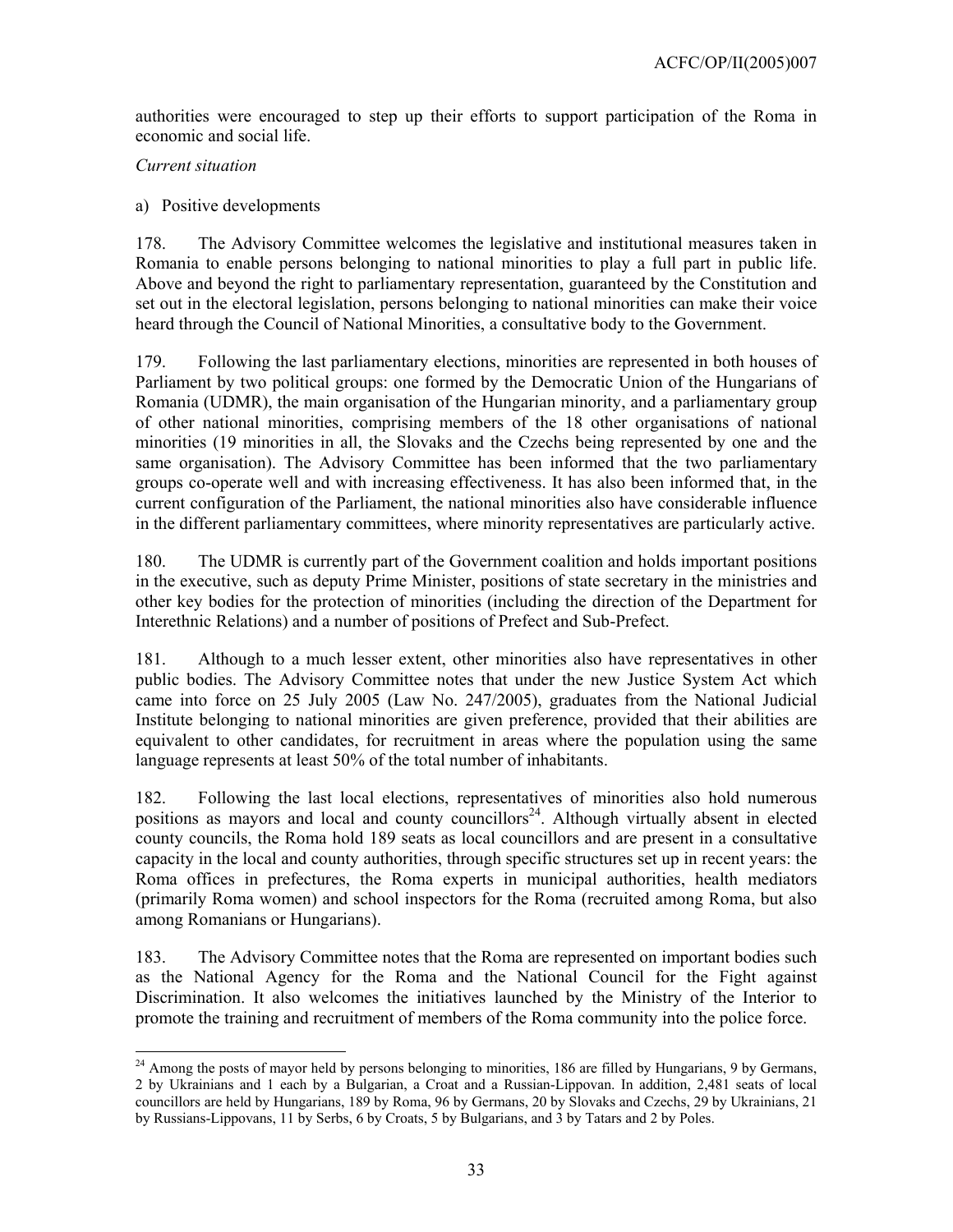# ACFC/OP/II(2005)007

184. At the institutional level, the Advisory Committee welcomes the reinforcement of the status of the Department for Interethnic Relations as a governmental body responsible for matters relating to the protection of minorities, directly subordinate to the Prime Minister since July 2003. It welcomes the active role played by the Department for Interethnic Relations in initiating and promoting projects aimed at preserving the identities of minorities, and the priority it attaches to enhancing diversity.

185. The Advisory Committee notes that the Draft Law on the Status of National Minorities seeks to introduce, alongside the concept of cultural autonomy, new mechanisms for the participation of minorities in public life and, in particular, in the decision-making process in areas such as culture, education and the media. The Advisory Committee notes that the different national minorities have been consulted on this draft law, initiated and promoted by the UDMR, and notes that a consensus has emerged among the member organisations of the Council on National Minorities on the need for such a law (see also comments under Article 5 above) .

b) Outstanding issues

186. The Advisory Committee is concerned about the low level of participation by the Roma in local public affairs. It notes that, although there are Roma local councillors following the last local elections, in numerous communities where there is a significant proportion of Roma, the latter remain absent from the local administration and that the effectiveness of the recently introduced consultation structures, mentioned above in paragraph 182 has so far been limited.

187. In addition, national minorities, particularly the numerically smaller ones, continue to be inadequately represented in certain sectors of the public administration, such as the judiciary and the police. The Advisory Committee hopes that efforts made by the authorities to encourage the recruitment of such persons in the sectors in question will soon begin to produce visible results.

188. The Advisory Committee notes that the Council of National Minorities has relatively limited impact on decisions taken by the executive. As it has no legal personality and the bare minimum of human and material resources to organise its meetings effectively, its influence on the political choices made derives more from the presence of well-known figures among its members than from its institutional authority. More generally, the Advisory Committee notes that, among the different national minorities, the Hungarian minority is the one which has a particularly prominent and effective presence in public life, whereas the presence and influence of the other communities are much more subdued.

189. The Advisory Committee is further concerned that only the organisations which are members of the Council of National Minorities are considered the legitimate representatives of minorities vis-à-vis the authorities and are the only ones entitled to the funds specifically earmarked for national minorities in the state budget.

190. It also notes that the electoral legislation in force, both for local<sup>25</sup> and parliamentary<sup>26</sup> elections, grants the member organisations of this Council which are also represented in Parliament, preferential treatment over other minority organisations wishing to represent the interests of national minorities in elections. Under this legislation, organisations set up within a single minority but which are not represented in Parliament must, in order to take part in the

 $\overline{a}$ 

 $25$  Law No. 67/2004 on Local Elections.

<sup>&</sup>lt;sup>26</sup> Law No. 373 of 24 September 2004 for election to the Chamber of Deputies and the Senate, published in the Official Gazette on 29 September 2004.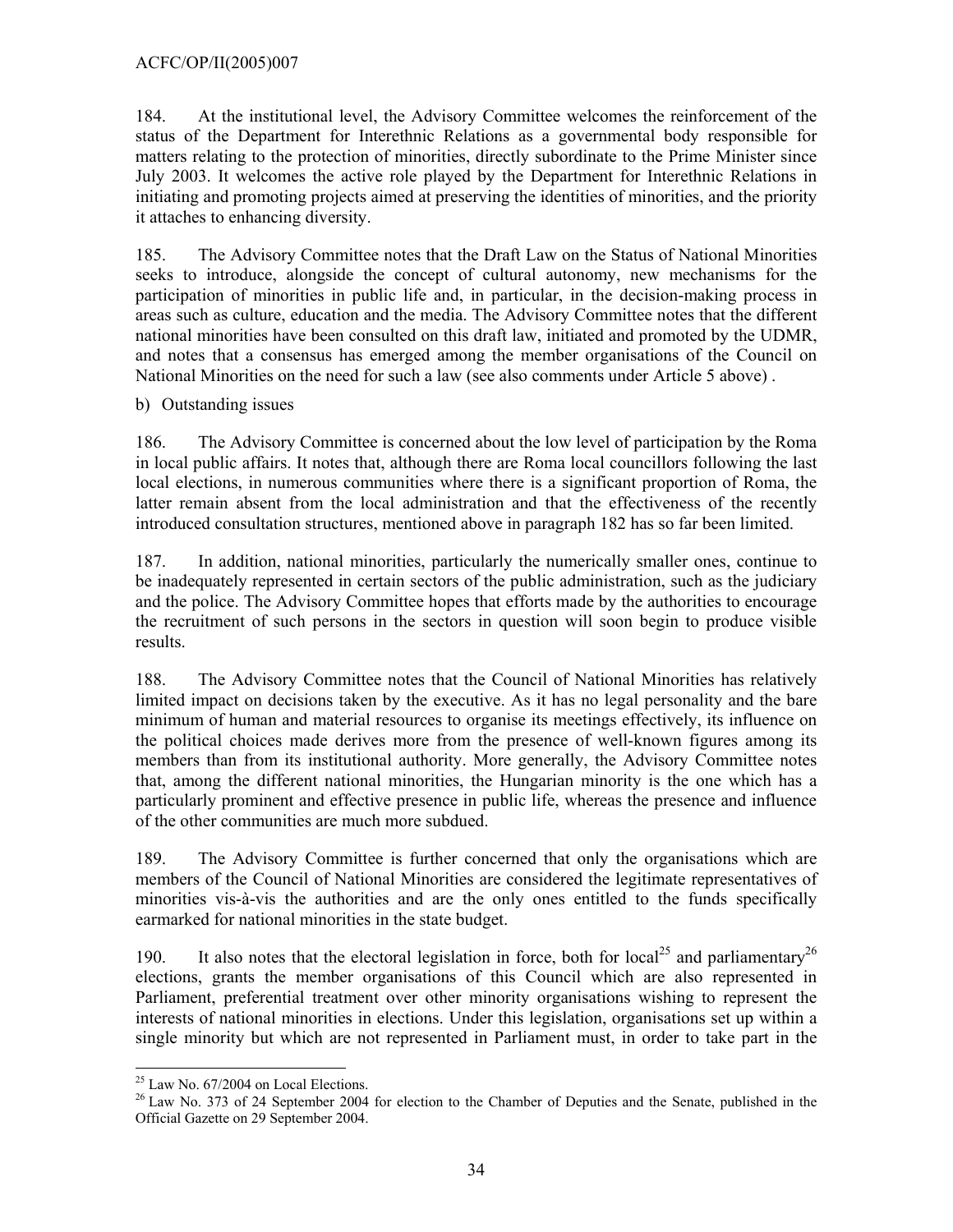elections, satisfy much more restrictive conditions, particularly with regard to participation in local elections.

191. The Advisory Committee regrets that similar provisions have been included in the current Draft Law on the Status of National Minorities, particularly since the Romanian authorities were well aware of the observations of the Venice Commission, which had considered these conditions to be at odds with the principles of equality, proportional representation and pluralism within minorities<sup>27</sup> (see also observations under Article  $\overline{7}$  above).

192. With regard to the envisaged cultural autonomy, the Advisory Committee notes that the procedures for becoming a member of the National Council of Cultural Autonomy of each minority are more open, enabling the various types of minority organisations to put forward candidates. At the same time, the Advisory Committee hopes that the current parliamentary debate will provide all the necessary clarifications concerning the institutions, procedures and mechanisms introduced by the draft law, including with regard to the situation of national minorities not willing or not able to use the cultural autonomy mechanism as a means of participating in public affairs **(**see also the observations under Article 5 above).

### *Recommendations*

 $\overline{a}$ 

193. The Advisory Committee encourages the authorities to pursue and develop measures to promote Roma participation in local public life, in particular, by finding ways of making the consultative structures set up at that level more effective.

194. The authorities should also identify ways to clarify the institutional position of the Council of National Minorities and make its action more effective, while at the same time providing the opportunity for organisations of national minorities other than those that are members of the Council to be involved in the taking of decisions and to have access to the resources allocated by the State for the protection of national minorities.

195. The authorities should monitor the implementation of the new Justice System Act in order to facilitate the recruitment within the justice system, of persons belonging to numerically smaller minorities.

196. The authorities should ensure, in the interests of persons belonging to minorities, that the Draft Law on the Status of National Minorities complies with the principles of equal opportunities and pluralism both within minorities and between their representative organisations. In addition, legal clarity should be provided with regard to the cultural autonomy institutions and procedures envisaged by the draft law.

<sup>&</sup>lt;sup>27</sup> Venice Commission, Opinion No. 300/2004 on the Law for the Election of Local Public Administration Authorities in Romania, CDL-AD(2004)040.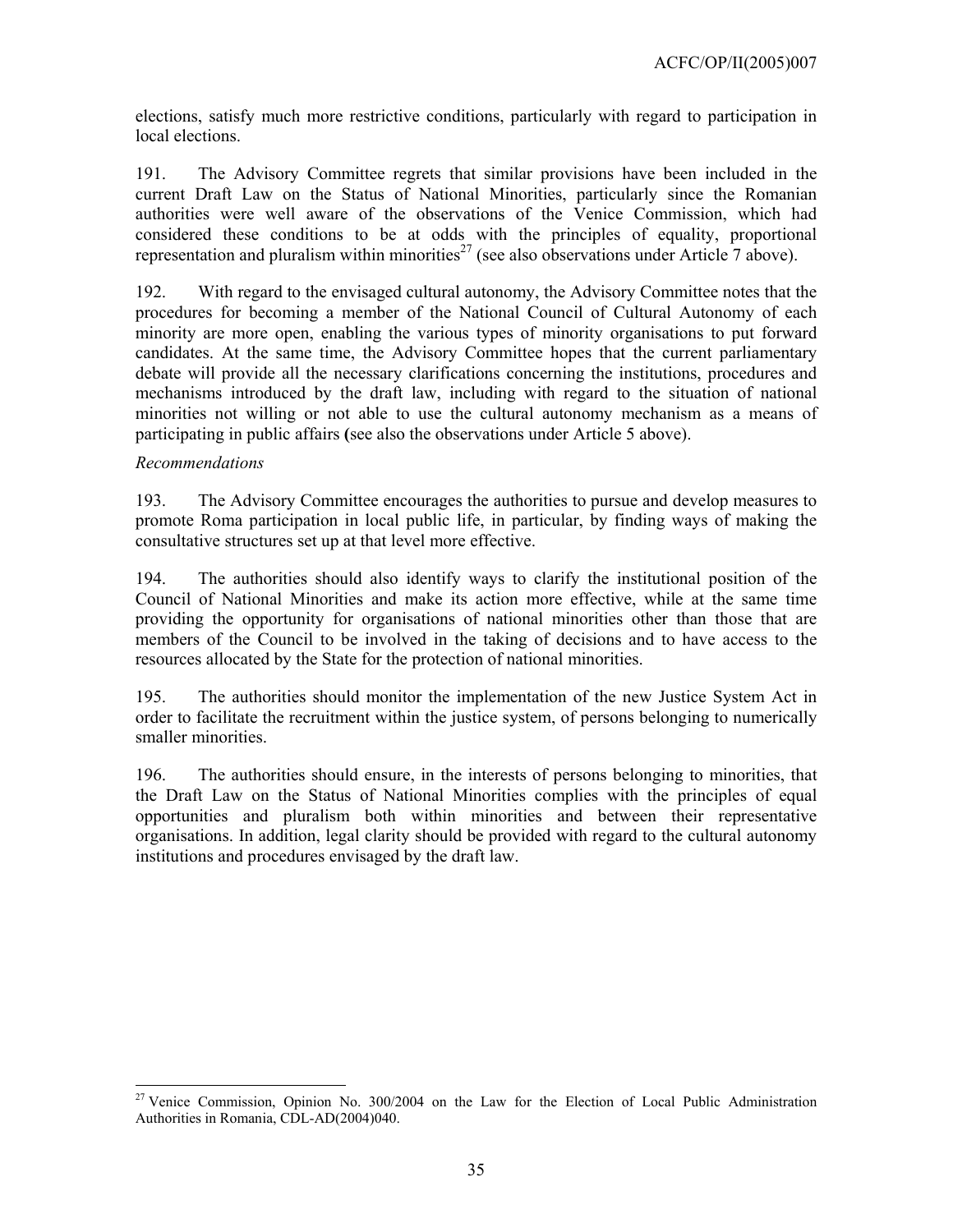# **III. CONCLUDING REMARKS**

197. The Advisory Committee considers that the present concluding remarks could serve as a basis for the conclusions and recommendations to be adopted by the Committee of Ministers with respect to Romania.

### **Positive developments**

198. Since the adoption of the Opinion of the Advisory Committee in April 2001 and the Resolution of the Committee of Ministers in March 2002, Romania has continued to pay particular attention to the protection of national minorities. Important steps have been taken to consolidate and build upon Romania's existing legislation and practice in the field of minority protection, while constantly involving the representatives of national minorities in this process.

199. On the legislative level, these steps have resulted in new constitutional and legislative provisions in areas of direct concern to persons belonging to national minorities. Increased efforts have also been made to develop an adequate legal and institutional basis for preventing and combating manifestations of discrimination, intolerance and hostility based on ethnicity. In addition, a Draft Law on the Status of National Minorities is currently being examined by Parliament.

200. Special measures adopted in order to promote the full and effective equality of persons belonging to national minorities have produced results in various fields, including education, the use of minority languages in the public sphere, and participation in decision-making. Representatives of national minorities acknowledge the existence of a social climate favourable to tolerance and intercultural dialogue and agree that progress has taken place in this regard.

201. The situation of the Roma continues to remain a priority for the authorities. Numerous sectoral measures have been adopted in recent years aimed at combating the social exclusion of the Roma, and reducing the serious disparities which continue to separate them from the rest of the population in most areas. Moreover, significant efforts have been made to improve the public image of the Roma as well as their relations with the police.

# **Issues of concern**

202. Although Romania has a developed legal and institutional framework for the protection of national minorities, shortcomings continue to be reported with regard to the implementation of certain legislative provisions, particularly at local level. The financial difficulties affecting many fields of relevance to the protection of national minorities, such as education, also have an impact on the effective implementation of measures adopted by the Government. Further efforts must be made to redress imbalances in the state support provided to the different national minorities in various fields. The ongoing restitution of property is likely to increase the resources of more prosperous groups and to leave persons belonging to other groups, such as the Roma, in a disadvantaged position. However, no assessment of the impact of this process on the various groups has been made.

203. Similarly, the authorities should adopt a more open approach, in their dialogue with the national minorities, towards organisations other than those represented in the Council of National Minorities and, in a more general way, towards other groups that have expressed an interest in receiving the protection afforded by the Framework Convention.